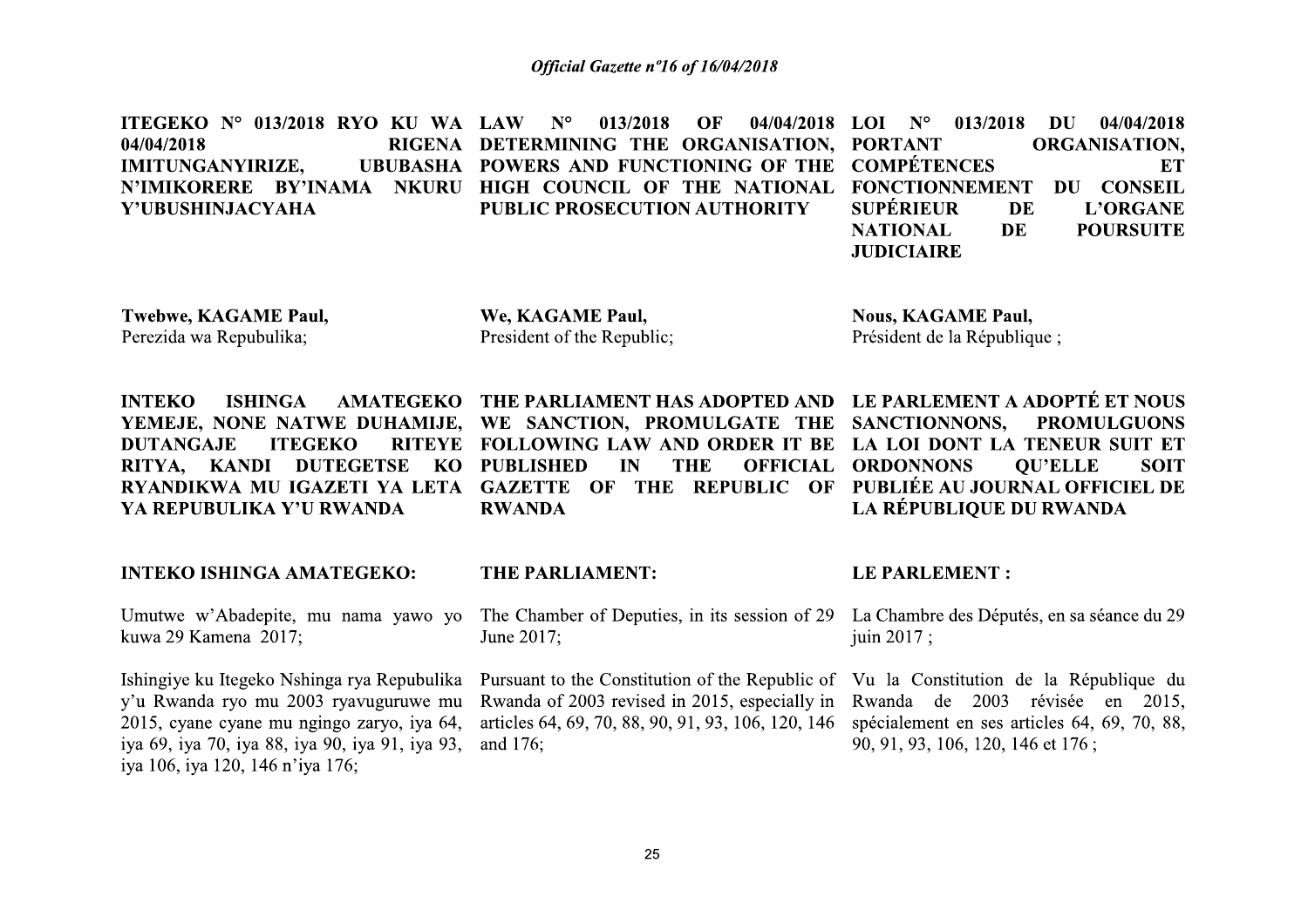#### YEMEJE:

**ADOPTS:** 

#### **ADOPTE:**

#### UMUTWE WA MBERE: **CHAPTER INGINGO ONE: PROVISIONS RUSANGE**

#### Ingingo va mbere: Icvo iri tegeko rigamije

n'imikorere by'Inama v'Ubushiniacvaha.

# v'Ubushiniacvaha

y'Ubushinjacyaha Nkuru Inama inshingano yo gutanga imirongo migari myiza y'Ubushinjacyaha mu Gihugu cyose.

#### **Article One: Purpose of this Law**

Iri tegeko rigena imitunganyirize, ububasha This Law determines the organization, powers Nkuru and functioning of the High Council of the National Public Prosecution Authority.

#### Ingingo ya 2: Inshingano z'Inama Nkuru Article 2: Mission of the High Council of the **National Public Prosecution Authority**

The High Council of the National Public ifite Prosecution Authority has the mission to provide general policy guidelines and to ensure ngenderwaho no gutuma haba imikorere smooth functioning of the prosecution services

#### **GENERAL CHAPITRE PREMIER DISPOSITIONS GÉNÉRALES**

#### Article premier : Objet de la présente loi

La présente loi détermine l'organisation, les compétences et le fonctionnement du Conseil supérieur de l'Organe national de Poursuite judiciaire.

#### **Article 2: Mission du Conseil supérieur de** l'Organe national de Poursuite judiciaire

Le Conseil supérieur de l'Organe national de Poursuite judiciaire a pour mission de donner les grandes lignes directrices et d'assurer le bon fonctionnement des services de poursuite judiciaire à travers tout le pays.

## Y'INAMA Y'UBUSHINJACYAHA

Icviciro cva mbere: Abagize Inama Nkuru y'Ubushinjacyaha n'uko bajyaho

throughout the country.

## UMUTWE WA II: IMITUNGANYIRIZE CHAPTER II: ORGANISATION OF THE NKURU HIGH COUNCIL OF THE NATIONAL **PUBLIC PROSECUTION AUTHORITY**

#### **CHAPITRE II: ORGANISATION DU CONSEIL SUPÉRIEUR DE L'ORGANE NATIONAL** DE **POURSUITE JUDICIAIRE**

**Section One: Members of the High Council** Section Première : Composition du of the National Public Prosecution Authority Conseil supérieur de l'Organe national de and procedure for their appointment Poursuite judiciaire et les modalités de leur nomination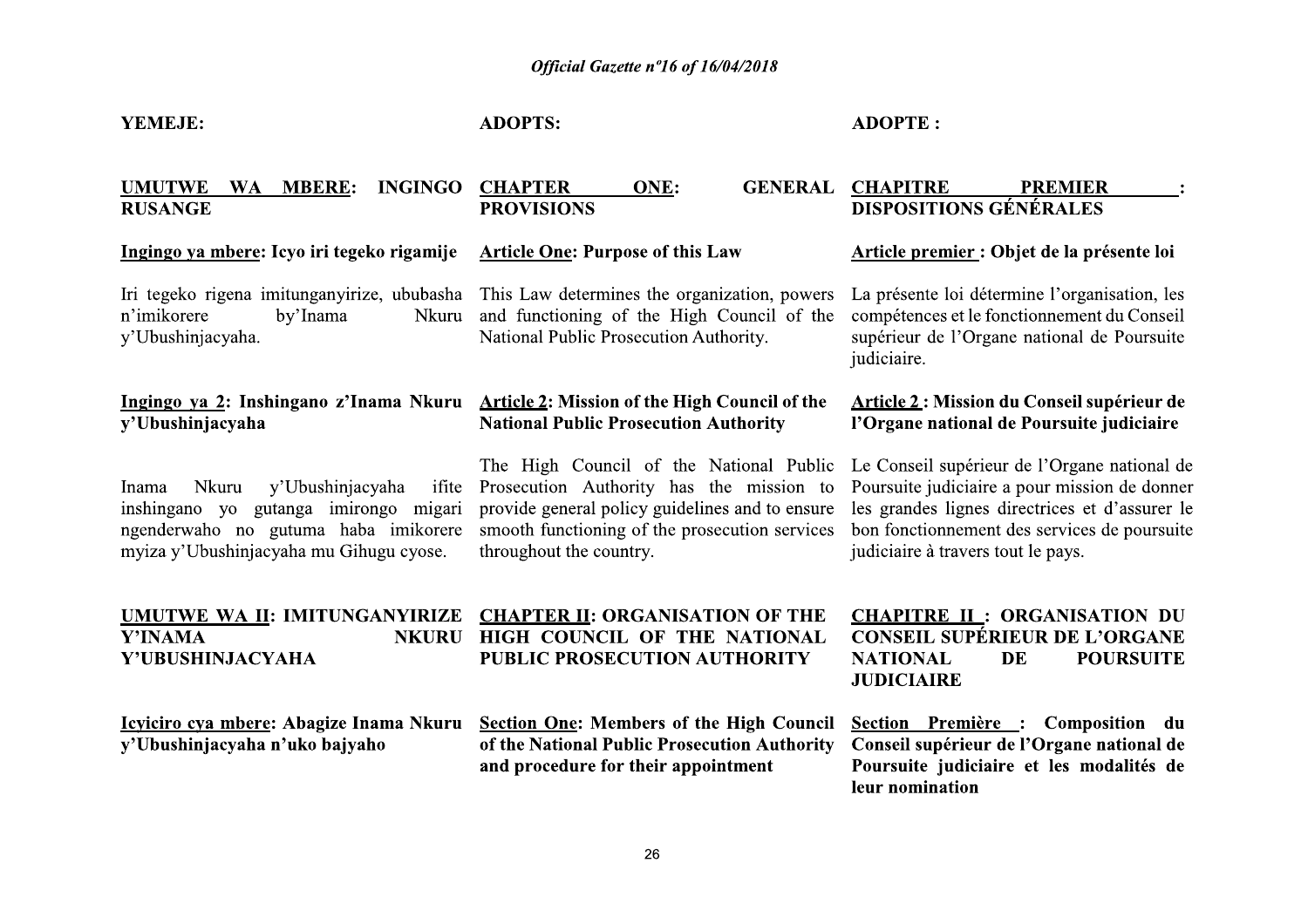| y'Ubushinjacyaha                                                                                      | Ingingo ya 3: Abagize Inama Nkuru Article 3: Members of the High Council of<br>the National Public Prosecution Authority                            | Article 3 : Composition du Conseil<br>supérieur de l'Organe<br>national de<br>Poursuite judiciaire |
|-------------------------------------------------------------------------------------------------------|-----------------------------------------------------------------------------------------------------------------------------------------------------|----------------------------------------------------------------------------------------------------|
| Inama Nkuru y'Ubushinjacyaha igizwe n'aba<br>bakurikira:                                              | The High Council of the National Public Le Conseil supérieur l'Organe national de<br>Prosecution Authority is composed of the<br>following members: | Poursuite judiciaire<br>est composé<br>des<br>membres suivants :                                   |
| Minisitiri<br>ufite<br>ubutabera<br>mu<br>nshingano ze;                                               | $1^{\circ}$ the Minister in charge of justice;                                                                                                      | 1° le Ministre ayant la justice dans ses<br>attributions;                                          |
| 2° Umushinjacyaha Mukuru;                                                                             | 2° the Prosecutor General;                                                                                                                          | 2° le Procureur général ;                                                                          |
| 3° Umushinjacyaha Mukuru wungirije;                                                                   | 3° the Deputy Prosecutor General;                                                                                                                   | 3° le Procureur général adjoint ;                                                                  |
| Umuvunyi Mukuru;<br>$4^{\circ}$                                                                       | the Ombudsman;<br>$4^{\circ}$                                                                                                                       | 4° l'Ombudsman;                                                                                    |
| Perezida wa Komisiyo y'Igihugu<br>$5^\circ$<br>y'Uburenganzira bwa muntu;                             | 5° the Chairperson of the National<br><b>Commission for Human Rights;</b>                                                                           | 5° le Président de la Commission<br>nationale des Droits de la Personne;                           |
| Komiseri<br>Mukuru<br>$6^{\circ}$<br>w'Urwego<br>rushinzwe<br>rw'Igihugu<br>Imfungwa<br>n'Abagororwa; | the Commissioner General of Rwanda<br>$6^{\circ}$<br>Correctional Service;                                                                          | 6° le Commissaire général du Service<br>Correctionnel du Rwanda                                    |
| Umushinjacyaha<br>Mukuru<br>$7^\circ$<br>wa<br>Gisirikare;                                            | 7° the Military Prosecutor General;                                                                                                                 | 7° l'Auditeur général militaire ;                                                                  |
| Umuyobozi<br>$8^{\circ}$<br>w'urwego<br>rufite<br>ubugenzacyaha mu nshingano zarwo;                   | 8° Authority in charge of investigation<br>organ;                                                                                                   | l'autorité<br>ayant l'organe<br>$8^{\circ}$<br>des<br>investigations dans ses attributions;        |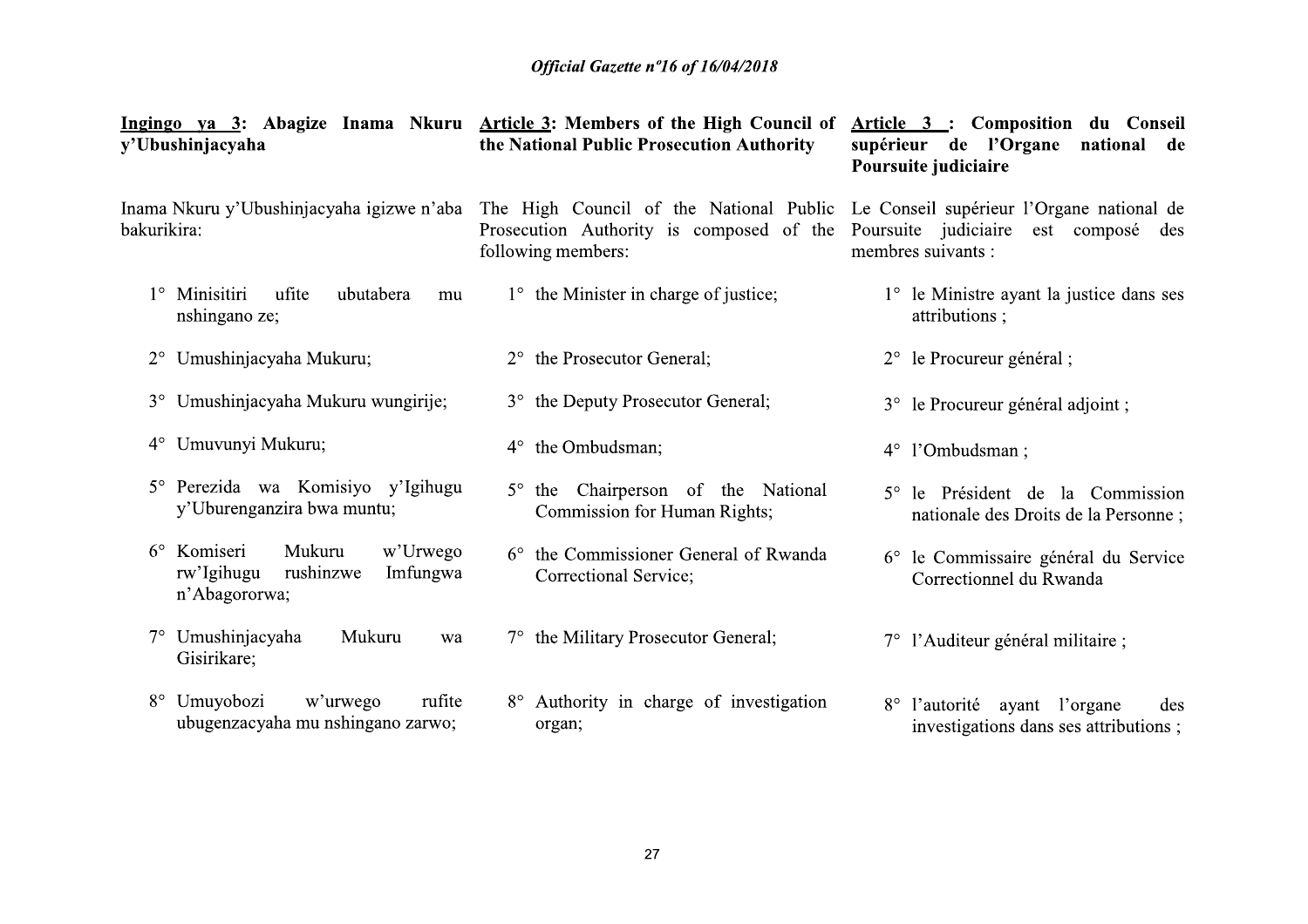- 
- **Official Gazette rollocation**<br> **EXECUTE CONSUMIDE SURVENT CONSUMIDE SURVENT CONTAINM CONTAINS TO BE THE PER SURVENT DEPTHDENT OF A D<sup>o</sup> two (2) Prosect Rwego Rwisumbuye batorwa na level elected by bagenzi babo bakora ku** 9° Abashinjacyaha babiri (2) bo ku serega rw'Igihugu batorwa na their peers wor bagenzi babo bakora ku rwego rumwe;<br>
10° Abashinjacyaha babiri (2) bo ku 10° two (2) Prosect Rwego Rwisumbuye batorwa na level elected by bag 10° Abashinjacyaha babiri (2) bo ku<br>
Rwego Rwisumbuye batorwa na level elected b<br>
bagenzi babo bakora ku rwego rumwe;<br>
11° Abashinjacyaha babiri (2) bo ku rwego 11° two (2) Prosecu<br>
rw'Ibanze batorwa na bagenzi babo elect
	-
	-
- bagenzi babo bake<br>
11° Abashinjacyaha b<br>
rw'Ibanze batorv<br>
bakora ku rwego<br>
12° Abafasha b'Ubu<br>
babiri (2) batorwa<br>
kwigisha no<br>
kwigisha no<br>
amategeko;<br>
14° Umuyobozi w'is<br>
muri Kaminuza<br>
bya Leta; 11° Abashinjacyaha babiri (2) bo ku rwego<br>
rw'lbanze batorwa na bagenzi babo<br>
bakora ku rwego rumwe;<br>
12° Abafasha b'Ubushinjacyaha Bukuru<br>
babiri (2) batorwa na bagenzi babo;<br>
bulic Prosecc<br>
by their peers;<br>
13° Umuyobozi
	-
- $12^{\circ}$ Abafasha b'Ubushinjacyaha Bukuru  $12^{\circ}$ two (2) Assis<br>
babiri (2) batorwa na bagenzi babo; Public Prosect<br>
by their peers;<br>
13<sup>°</sup>Umuyobozi w'ishami ry'amategeko Practice and De<br>
amategeko;<br>  $14^{\circ}$ Umuyobozi w'is 13° Umuyobozi w'l<br>
kwigisha no<br>
amategeko;<br>
14° Umuyobozi w'is<br>
muri Kaminuza<br>
bya Leta;<br>
15° Umuyobozi um<br>
ry'amategeko<br>
n'amashuri n<br>
byemewe na Let:<br>
be; The Heatter of kwigisha no guteza imbere<br>
anategeko;<br>
14° Umuyobozi w'ishami ry'amategeko Practice and De<br>
muri Kaminuza n'amashuri makuru public university<br>
bya Leta;<br>
15° Umuyobozi umwe (1) w'ishami 15° one (1) Dean<br>
ry' bya Leta;<br>
15° Umuyobozi um<br>
ry'amategeko<br>
n'amashuri n<br>
byemewe na Leta;<br>
be; 15° Umuyobozi um<br>ry'amategeko<br>n'amashuri n<br>byemewe na Let:<br>be;
- 
- **Official Gazette n°16 of 16/1**<br>
(2) bo ku 9° two (2) National Prosecut<br>
batorwa na their peers working at the<br>
wego rumwe;<br>
(2) bo ku 10° two (2) Prosecutors at the<br>
batorwa na level elected by their pee **Official Gazette n°16 of 16/04**<br>
(a) bo ku 9° two (2) National Prosecutor<br>
orwa na their peers working at the s<br>
go rumwe;<br>
(b) bo ku 10° two (2) Prosecutors at the is<br>
orwa na level elected by their peers **Official Gazette n°16 of 16/04/2018**<br>
bo ku 9° two (2) National Prosecutors electe<br>
wa na their peers working at the same lev<br>
bo ku 10° two (2) Prosecutors at the intermed<br>
wa na level elected by their peers working **Official Gazette n°16 of 16/04/2018**<br>1 9° two (2) National Prosecutors elected<br>their peers working at the same lever<br>3 10° two (2) Prosecutors at the intermed<br>1 evel elected by their peers working **Example 20** Official Gazette n<sup>o</sup>16 of 16/04/2018<br>
29<sup>°</sup> Abashinjacyaha babiri (2) bo ku<br>
bagenzi babo bakora ku rwego rumwe;<br>
10<sup>°</sup> Abashinjacyaha babiri (2) bo ku<br>
Rwego Rwisumbuye batorwa na level elected by their pee Official Gazette n°16 of 16/04/2018<br>
abiri (2) bo ku <sup>9°</sup> two (2) National Prosecutors elected by <sup>9°</sup> deux (2) Pro<br>
a ku rwego rumwe;<br>
a ku rwego rumwe;<br>
a ku rwego rumwe; level elected by their peers working at the same **Official Gazette n°16 of 16/**<br>
i (2) bo ku 9° two (2) National Prosecure<br>
batorwa na their peers working at the<br>
invego rumwe;<br>
i (2) bo ku 10° two (2) Prosecutors at the<br>
batorwa na level elected by their peers<br>
(2) bo **Example 10**<br>
abiri (2) bo ku <sup>9°</sup> two (2) National Prosecutors elected by <sup>9°</sup> deux (2) Pro<br>
gu batorwa na their peers working at the same level;<br>
abiri (2) bo ku  $10^{\circ}$  two (2) Prosecutors at the intermediate  $10^{\circ}$  $\mu$  babiri (2) bo ku  $9^{\circ}$  two (2) National Prosecutors elected by  $9^{\circ}$  deux (2) Pro<br>
ihugu batorwa na their peers working at the same level; par leurs pairs<br>
kora ku rwego rumwe; lexel elected by their peers workin
	-
	-
	-
	- Abbiri (2) bo ku  $10^{\circ}$ two (2) Prosecutors at the intermediate  $\frac{10^{\circ}$ deux (2) Prombuye batorva na level elected by their peers working at  $\frac{1}{2}$  Crande Instandant (babiri (2) bo ku rwego  $\frac{11^{\circ}$ vwo (2) Prose babiri (2) bo ku rwego 11°two (2) Prosecutors at the primary level 11° deux (2) O<br>
	rwa na bagenzi babo elected by their peers working at the Judiciaire au<br>
	same level; <br>
	uushinjacyaha Bukuru same level; level and the Nati
		- Eurs pairs du<br>
		injacyaha Bukuru 12°two (2) Assistants to the National 12°deux (2) As<br>
		a bagenzi babo; Public Prosecution Authority elected national de P<br>
		by their prese; par leurs pairs<br>
		uni Rikuru ryo 13°the Rector of the Rikuru ryo 13° the Rector of the Institute<br>
		teza imbere Practice and Developmer<br>
		ry'amategeko 14° the Dean of the Faculty<br>
		ashuri makuru public universities and<br>
		higher learning;<br>
		(1) w'ishami 15° one (1) Dean of the Fa<br>
		K The Rector of the Institute of Legal and the particle and Development;<br>
		Traique et a Drivity of Law from Problem and Problem and Problem and Problem and Problem and Problem and Problem and Problem and The Proper of the Fac higher learning;<br>
		(1) w'ishami 15° one (1) Dean of the Fa<br>
		Kaminuza from approved private un<br>
		byigenga institutions of high<br>
		wa na bagenzi universities and institutions<br>
		learning elected by his/he<br>
		28 publiques :<br>
		15° one (1) Dean of the Faculty of Law<br>
		from approved private universities and<br>
		institutions of higher learning<br>
		universities and institutions of higher<br>
		learning elected by his/her peers;<br>
		28<br>
		28
- 
- [16/04/2018]<br>
Ecutors elected by 9° deux (2) Procureurs nationaux élus<br>
par leurs pairs du même niveau ;<br>
the intermediate 10° deux (2) Procureurs au niveau de<br>
peers working at Grande Instance élus par leurs pairs<br>
du mê  $(104/2018)$ <br>  $(204/2018)$ <br>  $(304/2018)$ <br>  $(404/2018)$ <br>  $(504/2018)$ <br>  $(504/2018)$ <br>  $(604/2018)$ <br>  $(604/2018)$ <br>  $(604/2018)$ <br>  $(604/2018)$ <br>  $(604/2018)$ <br>  $(604/2018)$ <br>  $(604/2018)$ <br>  $(604/2018)$ <br>  $(604/2018)$ <br>  $(604/2018)$  $\frac{16}{94}$ <br>  $\frac{10}{96}$  edux (2) Procureurs nationaux élus<br>
the same level;<br>
the intermediate<br>  $\frac{10}{9}$  deux (2) Procureurs au niveau de<br>
peers working at<br>  $\frac{10}{9}$  deux (2) Procureurs au niveau de<br>
du même niveau ;<br> Prosecutors elected by<br>
grad the same level;<br>
par leurs pairs du même niveau ;<br>
par leurs pairs du même niveau ;<br>
par leurs pairs du même niveau ;<br>
stat the primary level<br>
press working at the<br>
leurs (2) Officiers de Pour
	-
	-
	-
- the intermediate  $10^{\circ}$  deux (2) Procureurs au niveau de<br>
peers working at Grande Instance élus par leurs pairs<br>
du même niveau ;<br>
the primary level  $11^{\circ}$  deux (2) Officiers de Poursuite<br>
s working at the Judiciaire The primary level<br>
11° deux (2) Officiers de Poursuite<br>
11° deux (2) Assistants de base élus par<br>
leurs pairs du même niveau ;<br>
15 to the National<br>
12° deux (2) Assistants de l'Organe<br>
13° le Recteur de l'Institut Supérie
	- to the National<br>
	12° deux (2) Assistants de l'Organe<br>
	14° le Poursuite judiciaire élus<br>
	par leurs pairs.<br>
	13° le Recteur de l'Institut Supérieur de<br>
	Pratique et de Développement du<br>
	Droit ;<br>
	lly of Law from<br>
	14° le Doyen Suitute of Legal 13° le Recteur de l'Institut Supérieur de<br>
	ment;<br>
	Pratique et de Développement du<br>
	Droit ;<br>
	let point de Broit des<br>
	dimistrations of Universités et institutions<br>
	d'enseignement supérieur<br>
	publiques ;<br>
	Facu institutions of<br>
	d'enseignement<br>
	publiques ;<br>
	aculty of Law<br>
	15° un (1) Doyen de la Face<br>
	inversities and<br>
	des universités et<br>
	d'enseignement supérie<br>
	ons of higher<br>
	er peers;<br>
	agréées par l'État élu par<br>
	par<br>
	agréées par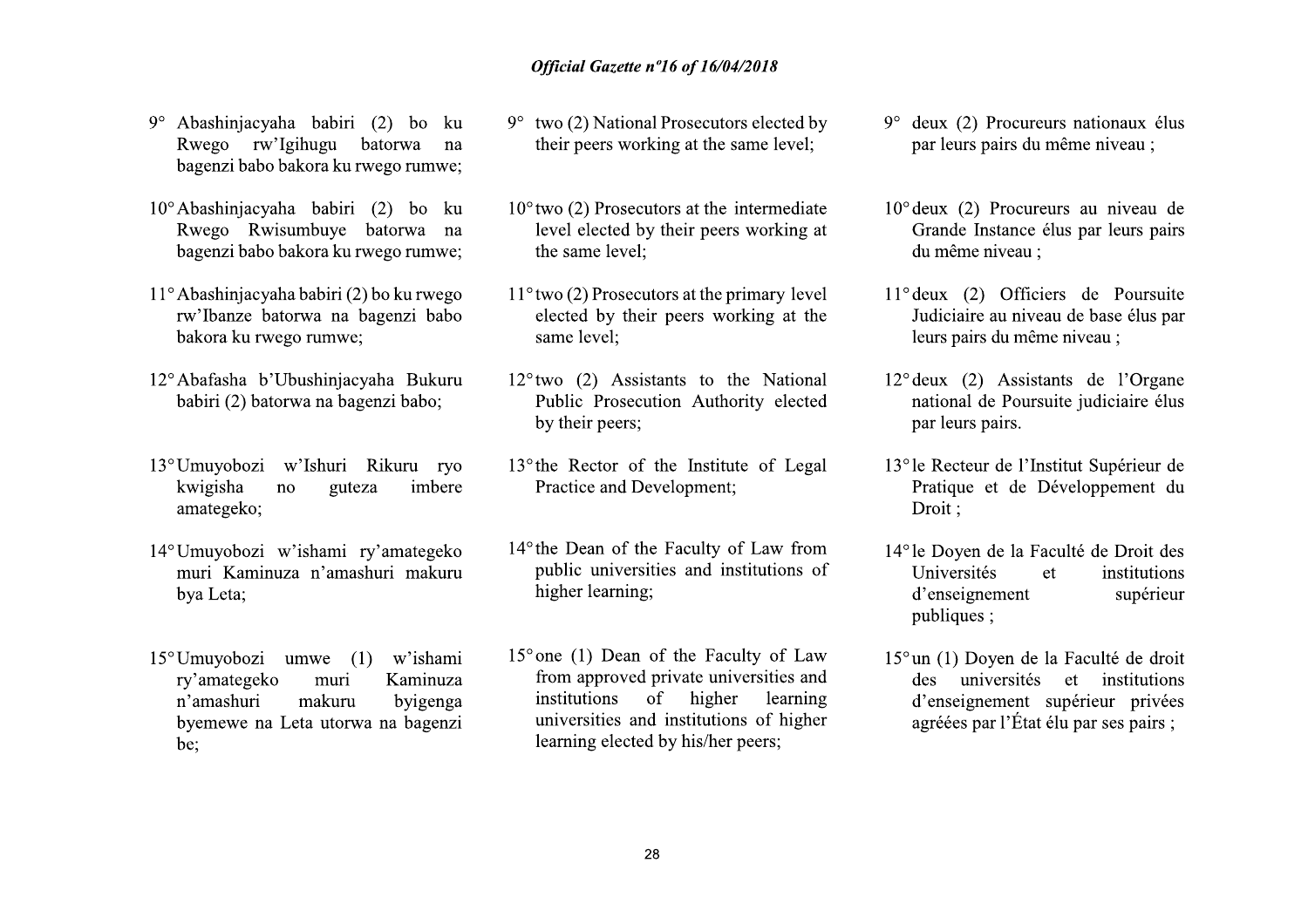16° the President of the Bar Association.

| Nibura mirongo itatu ku ijana (30%)<br>by'abagize Inama Nkuru y'Ubushinjacyaha<br>bagomba kuba ari abagore.    | At least thirty percent $(30\%)$ of members of the<br>High Council of the National Prosecution<br>Authority shall be women.                                                                                                   | Au moins trente pourcent $(30\%)$ des membres<br>du Conseil Supérieur de l'Organe National de<br>Poursuite Judiciaire doivent être de sexe<br>féminin.                                                       |
|----------------------------------------------------------------------------------------------------------------|-------------------------------------------------------------------------------------------------------------------------------------------------------------------------------------------------------------------------------|--------------------------------------------------------------------------------------------------------------------------------------------------------------------------------------------------------------|
| Perezida<br>w'Inama<br>Nkuru<br>we<br>y'Ubushinjacyaha naho Umushinjacyaha<br>Mukuru akaba Visi Perezida wayo. | Minisitiri ufite ubutabera mu nshingano ze ni The Minister in charge of justice is the<br>Chairperson of the High Council of the National<br>Prosecution Authority while the Prosecutor<br>General is its Deputy Chairperson. | Le Ministre ayant la justice dans ses<br>attributions est le Président du Conseil<br>supérieur de l'Organe national de Poursuite<br>judiciaire tandis que le Procureur général en<br>est son Vice-président. |
|                                                                                                                |                                                                                                                                                                                                                               |                                                                                                                                                                                                              |
| Ingingo ya 4 : Kumenyekanisha imyanya<br>itorerwa na gahunda y'itora                                           | Article 4: Communication of posts subject to<br>election and electoral timetable                                                                                                                                              | Article 4 : Communication des postes<br>soumis à l'élection et le calendrier<br>électoral                                                                                                                    |

Inama Nkuru y'Ubushinjacyaha

16° Umuyobozi w'Urugaga rw'Abayoka.

Ingingo ya 5: Ibisabwa Umushinjacyaha Article 5: Requirements for Prosecutor or Article 5: Conditions requises pour un cyangwa Umufasha w'ubushinjacyaha Assistant to the National Public Prosecution Bukuru wiyamamariza kuba mu bagize Authority running for a seat in the High **Council of the National Public Prosecution Authority membership** 

Procureur ou Assistant de l'organe national de Poursuite judiciaire candidat au Conseil supérieur de l'Organe national de Poursuite judiciaire

16° le Bâtonnier.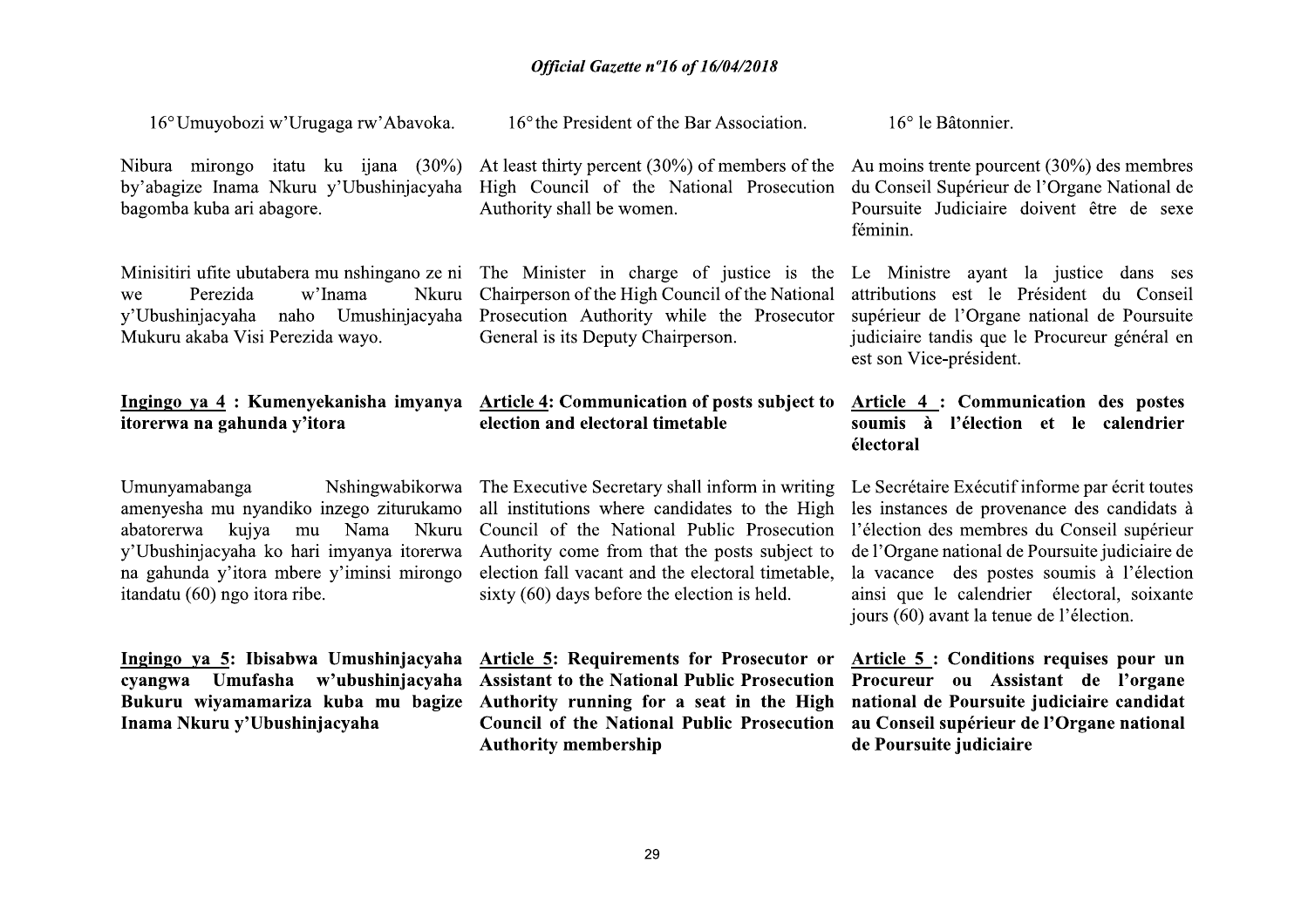Umushinjacyaha cyangwa w'ubushinjacyaha **Bukuru** bikurikira:

- $1^\circ$  kuba amaze nibura imvaka itatu (3) mu kazi ku mwanya w'ubushinjacyaha w'ubufasha cyangwa bw'Ubushinjacyaha;
- 2° kuba atarigeze ahabwa igihano cyo mu rwego rw'akazi n'Inama Nkuru v'Ubushinjacyaha cyangwa atarahamwe n'icvaha:
- 3° kubimenyesha nyandiko mu Ubunyamabanga Nshingwabikorwa bw'Inama Nkuru y'Ubushinjacyaha hasigaye nibura iminsi mirongo itatu (30) ngo amatora abe.

#### Ingingo ya 6: Uburyo itora rikorwa

Itora ry'abagize Inama y'Ubushinjacyaha rikorwa ari uko hari nibura bitatu bya kane (3/4) by'abagize inteko itora. Batorwa ku bwiganze burunduye bw'amajwi y'abahari kandi amatora akorwa mu ibanga.

wifuza Public Prosecution Authority who intends to kwiyamamariza kuba mu bagize Inama Nkuru submit his or her candidacy to be elected a y'Ubushinjacyaha agomba kuba yujuje ibi member of the High Council of the National Public Prosecution Authority must:

- $1^{\circ}$  have at least three (3) years' experience at a post of Prosecutor or of Assistant of Public Prosecution:
- 2° neither have been subjected to an institutional disciplinary sanction by the High Council of the National Public Prosecution Authority nor convicted of any offence;
- 3° inform the Executive Secretariat of the High Council of the National Public Prosecution Authority in writing at least thirty  $(30)$  days before the election.

#### **Article 6: Voting procedure**

Nkuru Election of members of the High Council of L'élection des membres du Conseil supérieur the National Public Prosecution Authority de l'Organe national de Poursuite judiciaire requires the quorum of three quarters  $(3/4)$  of requiert le quorum de trois quarts  $(3/4)$  des the electoral college. Members are elected by an membres du collège électoral. L'élection a

Umufasha Any Prosecutor or any Assistant to the National Tout Procureur ou tout Assistant de l'organe national de Poursuite judiciaire souhaitant soumettre sa candidature pour être élu membre du Conseil supérieur de l'Organe national de Poursuite judiciaire doit remplir les conditions suivantes :

- 1° avoir une expérience d'au moins trois (3) ans au poste d'Officier de Poursuite Judiciaire ou d'Assistant de poursuite judiciaire :
- 2° ne pas avoir fait l'obiet d'une sanction disciplinaire de la part du Conseil supérieur de l'Organe national de poursuite judiciaire ni avoir été reconnu coupable d'une infraction:
- 3° informer par écrit le Secrétariat Exécutif du Conseil supérieur de l'Organe national de Poursuite judiciaire au moins trente (30) jours avant l'élection.

#### **Article 6 : Procédure de vote**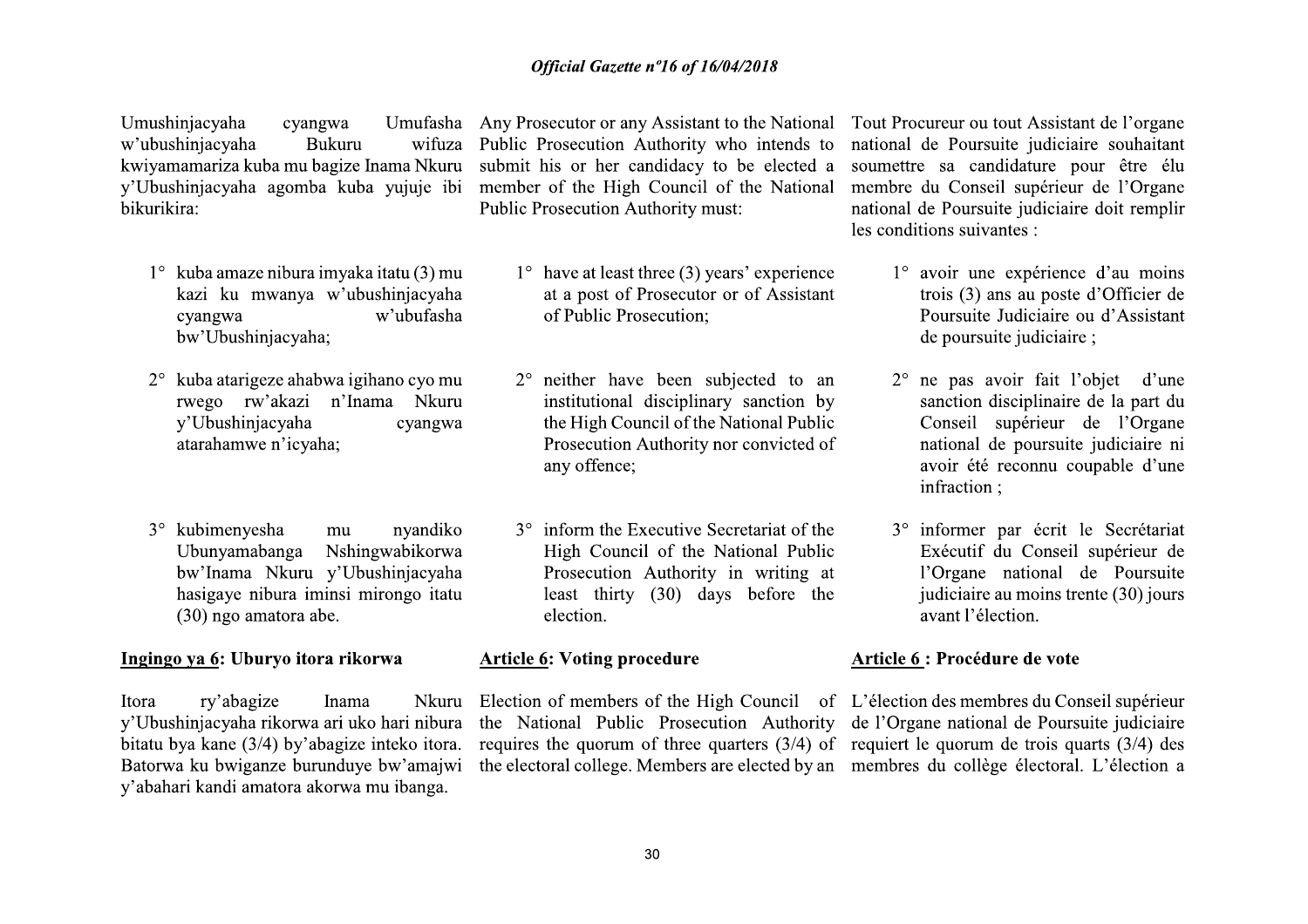through secret ballot.

y'Ubushinjacyaha banganyije amajwi, urusha undi uburambe mu mirimo y'ubushinjacyaha cyangwa y'Ubufasha bw'ubushinjacyaha y'Ubushinjachaha.

ry'abagize Itora **Inama** v'Ubushinjacyaha bayugwa mu ngingo ya 3 y'iri tegeko ritegurwa kandi rikayoborwa na Perezida w'Inama Nkuru y'Ubushinjacyaha cyangwa uwo yabihereye ububasha.

## Ingingo ya 7: Manda y'abagize Inama Nkuru v'Ubushinjacyaha

batorwa, batorerwa manda y'imyaka itatu (3) urwo rwego.

Iyo abiyamamarije kujya mu Nama Nkuru In case candidates get equal votes, the candidate who has accumulated the most experience in public prosecution functions or in National Public Prosecution assistance service becomes Bukuru ni we ujya mu Nama Nkuru the member of the High Council of the National Public Prosecution Authority.

> Nkuru Election of members of the High Council of the National Public Prosecution Authority referred to under Article 3 of this Law is organized and supervised by the Chairperson of the High Council of the National Public Prosecution Authority or by any other person he/she may delegates to do so.

#### Article 7: Term of office of members of the **High Council of the National Public Prosecution Authority**

Abagize Inama Nkuru y'Ubushinjacyaha The term of office of elected members of the Les membres élus du Conseil supérieur de High Council of the National Public ishobora kongerwa inshuro imwe (1) kuri Prosecution Authority is three (3) years renewable once at that level.

absolute majority of the members present and lieu à la majorité absolue des membres présents et au scrutin secret.

> En cas d'égalité des voix entre les candidats, le candidat ayant le plus d'expérience dans les fonctions de Poursuite judiciaire ou dans le Service d'assistance de l'Organe national de Poursuite judiciaire devient membre du Conseil supérieur de l'Organe national de Poursuite judiciaire.

> L'élection des membres du Conseil supérieur de l'Organe national de Poursuite judiciaire visés à l'article 3 de la présente loi est organisée et supervisée par le Président du Conseil supérieur de l'Organe national de Poursuite judiciaire ou par une personne qu'il peut déléguer cet effet.

#### Article 7 : Mandat des membres du Conseil supérieur de l'Organe national de Poursuite judiciaire

l'Organe national de Poursuite judiciaire ont un mandat de trois (3) ans renouvelable une fois à ce niveau.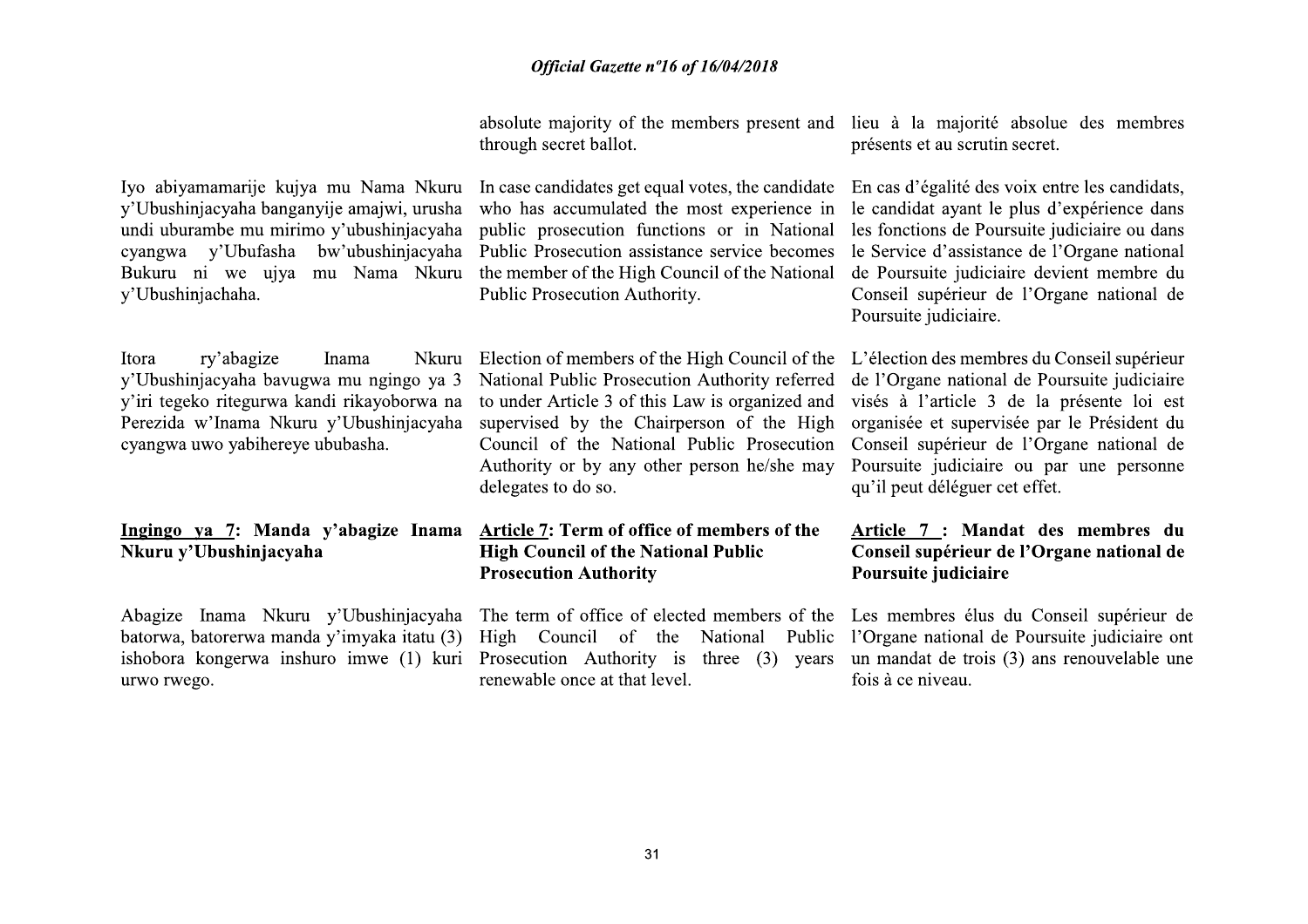| Ingingo ya 8: Impamvu zituma umwe mu<br>bagize Inama Nkuru y'Ubushinjacyaha<br>ayivamo                                                                                 | <b>Article 8: Reasons for loss of membership in</b><br>the High Council of the National Public<br><b>Prosecution Authority</b>                                                                                                    | Article 8 : Causes de perte de la qualité de<br>membre au Conseil supérieur de l'Organe<br>national de Poursuite judiciaire  |
|------------------------------------------------------------------------------------------------------------------------------------------------------------------------|-----------------------------------------------------------------------------------------------------------------------------------------------------------------------------------------------------------------------------------|------------------------------------------------------------------------------------------------------------------------------|
| Ugize Inama Nkuru y'Ubushinjacyaha ava<br>kuri uwo mwanya iyo:                                                                                                         | A member of the High Council of the National<br>Public Prosecution Authority ceases to exercise<br>his or her duties if:                                                                                                          | Un membre du Conseil supérieur de l'Organe<br>national de Poursuite judiciaire cesse ses<br>fonctions si:                    |
| 1° manda irangiye ntiyongere gutorwa;                                                                                                                                  | 1° his/her term of office expires and is not re-<br>elected;                                                                                                                                                                      | 1° son mandat expire et il n'est pas réélu ;                                                                                 |
| 2° yeguye akoresheje inyandiko;                                                                                                                                        | he/she resigns in writing;<br>$2^{\circ}$                                                                                                                                                                                         | 2° il démissionne par écrit;                                                                                                 |
| atagishoboye gukora imirimo ye kubera<br>$3^\circ$<br>ubumuga bw'umubiri cyangwa uburwayi<br>bwo mu mutwe, byemejwe n'akanama<br>k'abaganga batatu (3) bemewe na Leta; | $3^{\circ}$ he/she is no longer able to perform his/her $3^{\circ}$ il n'est plus en mesure de remplir ses<br>duties due to physical or mental disability<br>certified by a committee of three (3)<br>authorized medical doctors; | fonctions pour<br>d'incapacité<br>cause<br>physique ou mentale constatée par une<br>commission de trois (3) médecins agréés; |
| akatiwe burundu igihano cy'igifungo<br>$4^\circ$<br>kirengeje<br>kingana<br>cyangwa<br>amezi<br>atandatu $(6)$ ;                                                       | $4^{\circ}$ he/she is definitively sentenced to a term of $4^{\circ}$ il est définitivement condamné à une peine<br>imprisonment equal to or exceeding six (6)<br>months;                                                         | d'emprisonnement égale ou supérieure à<br>$six(6) \text{ mois};$                                                             |
| $5^\circ$ asibye inama inshuro eshatu<br>(3)<br>zikurikirana nta mpamvu zifite ishingiro;                                                                              | $5^{\circ}$ he/she is absent in meetings for three (3) $5^{\circ}$ il s'absente à trois (3) réunions<br>consecutive times without valid reasons;                                                                                  | consécutives sans raisons valables;                                                                                          |
| abangamira inyungu z'Inama Nkuru<br>$6^{\circ}$<br>y'Ubushinjacyaha;                                                                                                   | $6^{\circ}$ he/she jeopardizes the interests of the High $6^{\circ}$<br>Council of the National Public Prosecution<br>Authority;                                                                                                  | il compromet les intérêts du Conseil<br>supérieur de l'Organe national de<br>Poursuite judiciaire;                           |
| zashingiweho<br>atacyujuje<br>impamvu<br>$7^{\circ}$<br>ashyirwa muri uwo mwanya;                                                                                      | $7^{\circ}$ he/she no longer fulfils the requirements $7^{\circ}$ il ne remplit plus les conditions pour<br>considered<br>of his/her<br>at the time<br>appointment;                                                               | lesquelles il avait été nommé ;                                                                                              |
| 8° apfuye.                                                                                                                                                             | 8° he/she dies.                                                                                                                                                                                                                   | 8° il décède.                                                                                                                |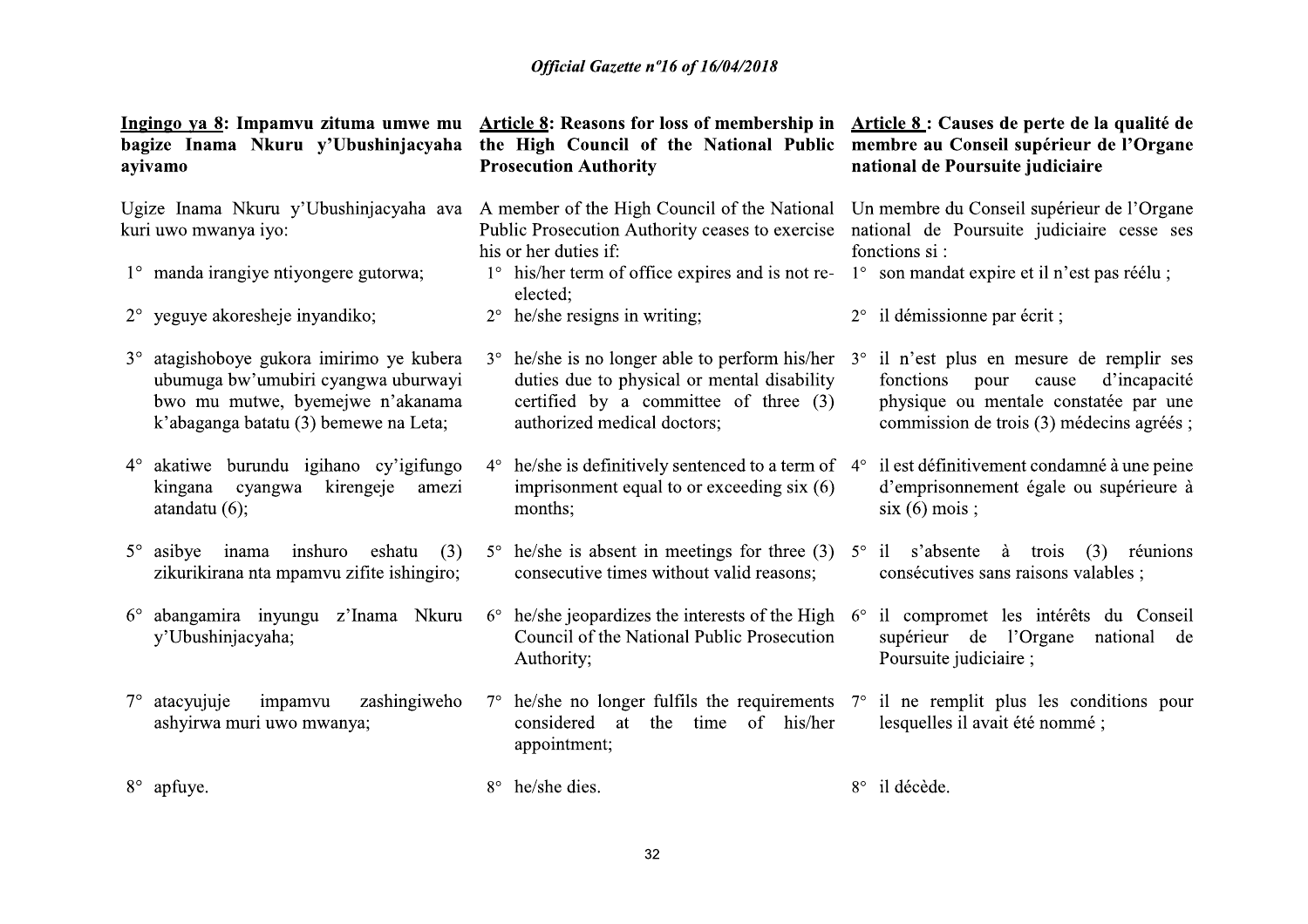| Nkuru y'Ubushinjacyaha                                                                                                                                                                                                                                                                                                                                                                 | Ingingo ya 9: Isimburwa ry'abagize Inama Article 9: Replacement of members of the Article 9: Remplacement des membres du<br>High Council of the National Public<br><b>Prosecution Authority</b>                                                                                                                                                                                                                                                                 | Conseil supérieur de l'Organe national de<br>Poursuite judiciaire                                                                                                                                                                                                                                                                                                                                                                                                           |
|----------------------------------------------------------------------------------------------------------------------------------------------------------------------------------------------------------------------------------------------------------------------------------------------------------------------------------------------------------------------------------------|-----------------------------------------------------------------------------------------------------------------------------------------------------------------------------------------------------------------------------------------------------------------------------------------------------------------------------------------------------------------------------------------------------------------------------------------------------------------|-----------------------------------------------------------------------------------------------------------------------------------------------------------------------------------------------------------------------------------------------------------------------------------------------------------------------------------------------------------------------------------------------------------------------------------------------------------------------------|
| bagize<br>Inama<br>Nkuru<br>Iyo<br>umwe mu<br>y'Ubushinjacyaha<br>batorwa<br>ayivuyemo<br>hasigaye nibura umwaka umwe (1) ngo manda<br>ye irangire, hakoreshwa irindi tora ry'ugomba<br>kumusimbura mu gihe kitarenze iminsi<br>mirongo itatu (30) ibarwa uhereye ku itariki<br>Ubunyamabanga<br>Nshingwabikorwa<br>bwabimenyesherejeho<br>Perezida w'Inama<br>Nkuru y'Ubushinjacyaha. | If an elected member of the High Council of the<br>National Public Prosecution Authority loses<br>membership when his/her term of office has at<br>least one (1) year before it expires, new<br>elections to fill the vacancy is organised within<br>thirty (30) days from the date the Executive<br>Secretariat has notified the Chairperson of the<br>High Council of the National Public<br>of<br>Prosecution<br>Authority<br>cessation<br>of<br>membership. | Si un membre élu du Conseil supérieur de<br>l'Organe national de Poursuite judiciaire<br>cesse d'être membre et qu'il lui restait au<br>moins un (1) an avant l'expiration de son<br>mandat, il est procédé à de nouvelles<br>élections pour pourvoir à son remplacement<br>dans un délai de trente (30) jours à compter<br>de la date à laquelle le Secrétariat Exécutif<br>l'a notifié au Président du Conseil supérieur<br>de l'Organe national de Poursuite judiciaire. |
| Utowe arangiza igihe cya manda uwo<br>asimbuye yari asigaje.                                                                                                                                                                                                                                                                                                                           | The elected member completes the remaining<br>term of office of his/her predecessor.                                                                                                                                                                                                                                                                                                                                                                            | Le membre élu achève le mandat de celui<br>qu'il remplace.                                                                                                                                                                                                                                                                                                                                                                                                                  |
| Icyiciro cya 2: Inzego zigize Inama Nkuru<br>y'Ubushinjacyaha n'inshingano zazo                                                                                                                                                                                                                                                                                                        | <b>Section 2: Organs of the High Council of the</b><br>National Public Prosecution Authority and<br>their responsibilities                                                                                                                                                                                                                                                                                                                                      | Section 2 : Organes du Conseil supérieur de<br>l'Organe national de Poursuite judiciaire et<br>leurs attributions                                                                                                                                                                                                                                                                                                                                                           |
| Ingingo ya 10: Inzego zigize Inama Nkuru<br>y'Ubushinjacyaha                                                                                                                                                                                                                                                                                                                           | <b>Article 10: Organs of the High Council of the</b><br><b>National Public Prosecution Authority</b>                                                                                                                                                                                                                                                                                                                                                            | Article 10 : Organes du Conseil supérieur<br>de l'Organe<br>national de Poursuite<br>judiciaire                                                                                                                                                                                                                                                                                                                                                                             |
| Nkuru y'Ubushinjacyaha<br>igizwe<br>Inama<br>n'inzego zikurikira:<br>1° Inama Rusange;<br>$2°$ Biro;                                                                                                                                                                                                                                                                                   | The High Council of the National Public<br>Prosecution Authority has the following organs:<br>1° the General assembly;<br>the Bureau;                                                                                                                                                                                                                                                                                                                           | Le Conseil Supérieur de l'Organe national de<br>Poursuite judiciaire comprend les organes<br>suivants :<br>1° l'Assemblée Générale;<br>$2^{\circ}$ le Bureau ;                                                                                                                                                                                                                                                                                                              |
| 3° Komisiyo zihoraho.                                                                                                                                                                                                                                                                                                                                                                  | Permanent committees.<br>$3^\circ$                                                                                                                                                                                                                                                                                                                                                                                                                              | 3° les Commissions permanents.                                                                                                                                                                                                                                                                                                                                                                                                                                              |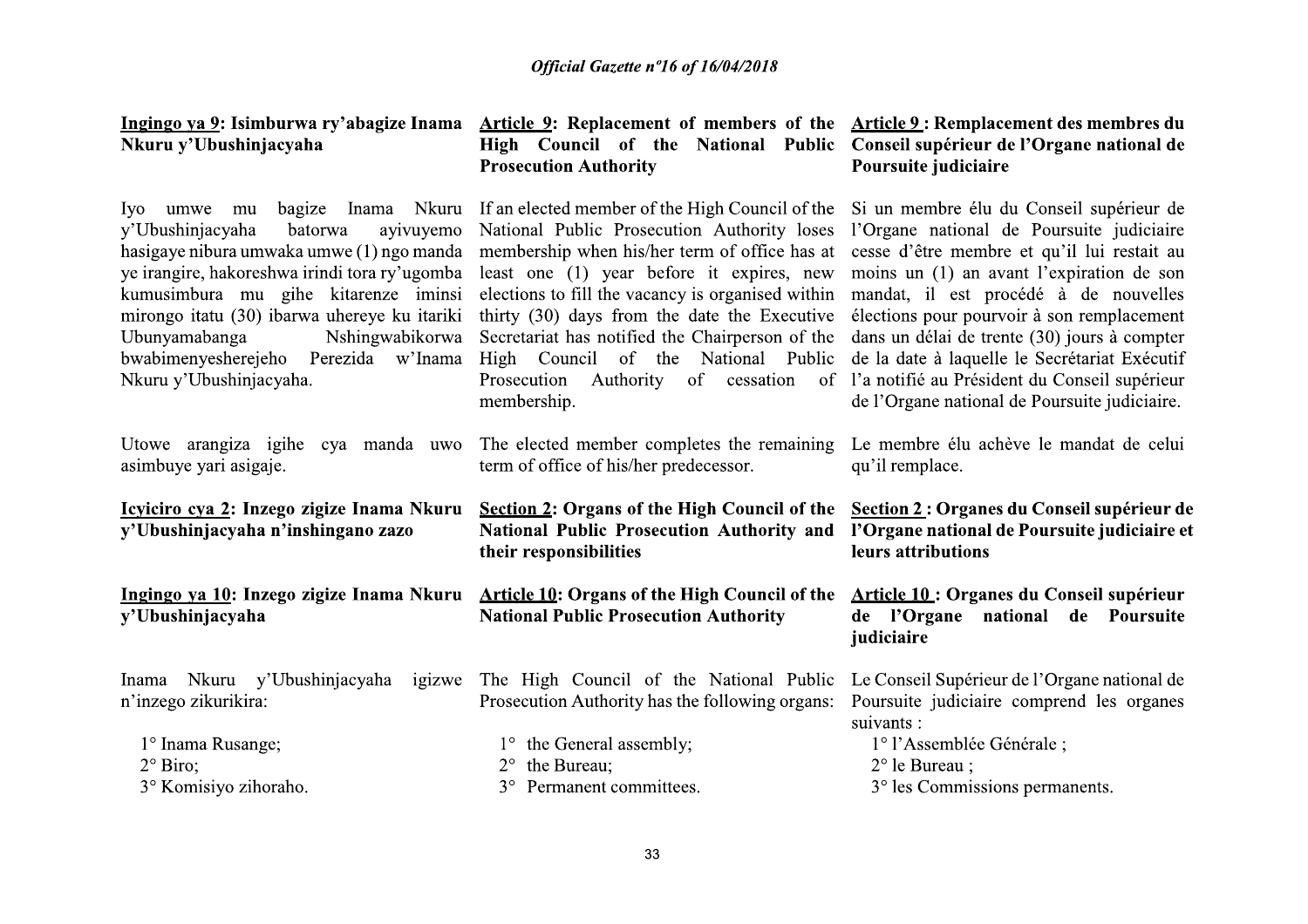| <b>Akiciro ka mbere: Inama Rusange</b>                                                                                                                                     | <b>Subsection One: General Assembly</b>                                                                                                                                                                                                     | première :<br>Assemblée<br>Sous-section<br>Générale                                                                                                                                       |
|----------------------------------------------------------------------------------------------------------------------------------------------------------------------------|---------------------------------------------------------------------------------------------------------------------------------------------------------------------------------------------------------------------------------------------|-------------------------------------------------------------------------------------------------------------------------------------------------------------------------------------------|
| Ingingo ya 11: Abagize Inama Rusange                                                                                                                                       | Article 11: Composition of the General Article 11: Composition de l'Assemblée<br><b>Assembly</b>                                                                                                                                            | Générale                                                                                                                                                                                  |
| Nkuru y'Ubushinjacyaha bose.                                                                                                                                               | Inama Rusange igizwe n'abagize Inama The General Assembly comprises all the L'Assemblée Générale comprend tous les<br>members of the High Council of the National membres du Conseil supérieur de l'Organe<br>Public Prosecution Authority. | national de Poursuite judiciaire.                                                                                                                                                         |
| Ingingo<br><b>Rusange</b>                                                                                                                                                  | ya 12: Inshingano z'Inama Article 12: Responsibilities of the General Article 12: Attributions de l'Assemblée<br><b>Assembly</b>                                                                                                            | Générale                                                                                                                                                                                  |
| rw'Inama Nkuru y'Ubushinjacyaha.                                                                                                                                           | Inama Rusange ni rwo rwego rukuru The General Assembly is the supreme organ of L'Assemblée Générale est l'organe suprême<br>the High Council of the National Public du Conseil supérieur de l'Organe national de<br>Prosecution Authority.  | Poursuite judiciaire.                                                                                                                                                                     |
| Inama Rusange ifite inshingano zikurikira:                                                                                                                                 | The General Assembly has the following L'Assemblée Générale a les attributions<br>responsibilities:                                                                                                                                         | suivantes :                                                                                                                                                                               |
| $1^{\circ}$ gufata<br>icyemezo<br>ku madosiye<br>yerekeranye no kwinjira cyangwa<br>kuva mu murimo w'ubushinjacyaha<br>uw'ubufasha<br>cyangwa<br>bw'Ubushinjacyaha Bukuru; | $1^\circ$ to make a decision on files related to<br>taking or leaving the office of<br>national<br>public<br>prosecution<br><sub>or</sub><br>prosecution<br>authority<br>assistance<br>functions;                                           | 1° prendre la décision sur les dossiers<br>relatifs à la prise et à la cessation de<br>fonctions<br>poursuite<br>de<br>ou<br>d'assistance à l'organe national de<br>poursuite judiciaire; |
| kwemeza<br>Abashinjacyaha<br>$2^{\circ}$<br>bashyirwaho n'Iteka rya Minisitiri<br>w'Intebe;                                                                                | $2^{\circ}$ to approve the Prosecutors appointed by<br>a Prime Minister's Order;                                                                                                                                                            | 2° approuver les Procureurs nommés<br>par arrêté du Premier ministre ;                                                                                                                    |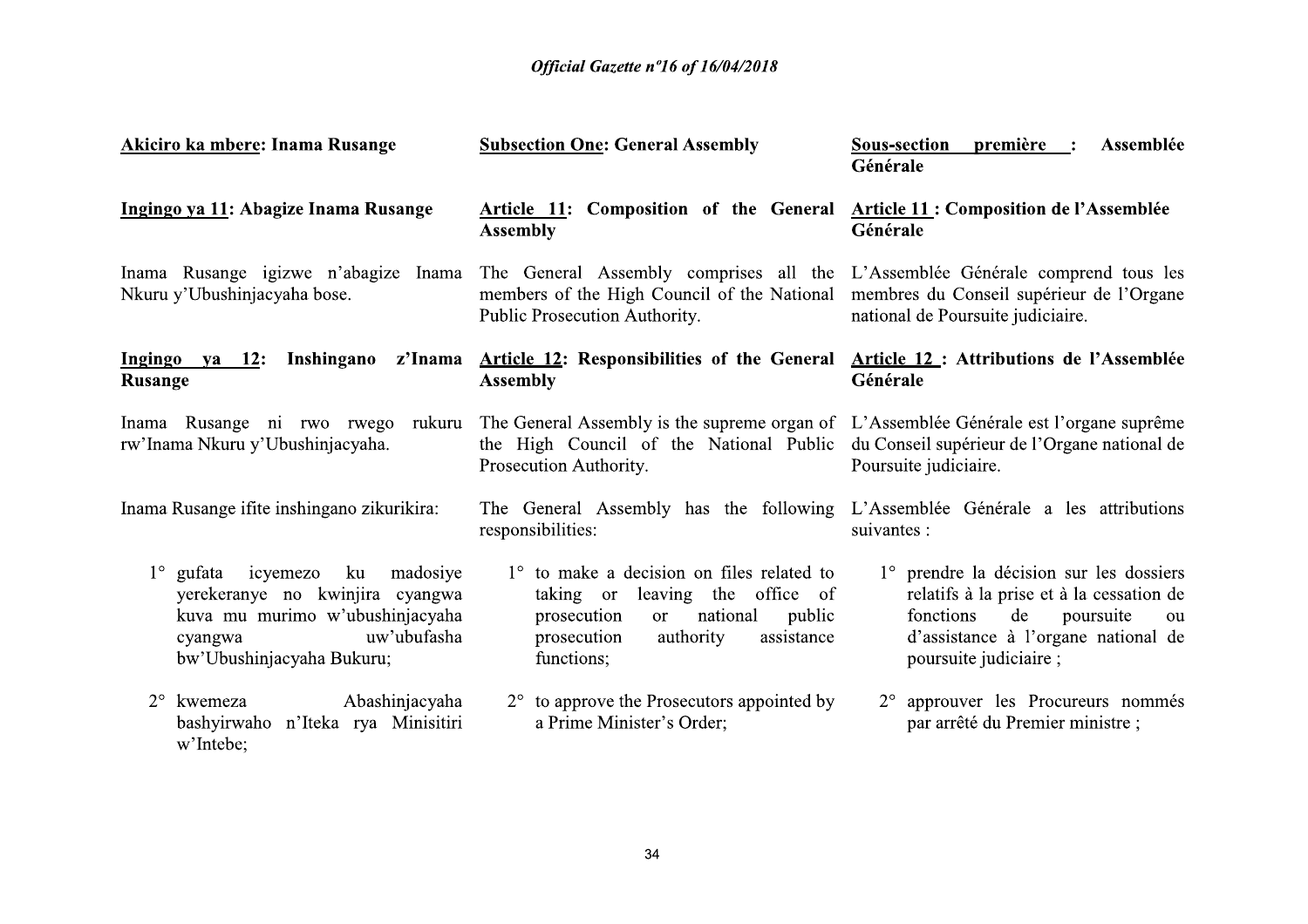- $3^\circ$  gufatira ibihano Abashinjacyaha n'Abafasha b'Ubushinjacyaha Bukuru batitwara neza mu mirimo bashinzwe:
- 4° kwemeza amategeko ngengamikorere y'Ubushinjacyaha Bukuru n'ay'Inama Nkuru y'Ubushinjacyaha:
- gusuzuma raporo v'ibikorwa no  $5^\circ$ gutanga inama zatuma ibitagenda neza bikosorwa;
- gutanga ibitekerezo ku bibazo byose  $6^{\circ}$ byerekeye inshingano k'Ubushinjacyaha Bukuru;
- Umushinjacyaha  $7^\circ$  kugira inama Mukuru ku bibazo bifitanye isano n'ubushinjacyaha;
- 8° kugira inama Guverinoma ku bibazo bijyanye n'ubutabera mpanabyaha;
- imbanzirizamushinga  $9^\circ$  kwemeza y'ingengo y'imari y'Ubushinjacyaha.
- 3° to take sanctions against Prosecutors and National **Assistants**  $\sigma$ Public Prosecution Authority for misconduct in their functions:
- to approve the rules of procedure of the  $4^\circ$ National Public Prosecution Authority as well as the rules of procedure of the High Council of the national Public Prosecution Authority;
- $5^\circ$  to evaluate activity reports and provide advice on how to address weaknesses:
- $6^{\circ}$  to provide proposals on any matter related to responsibilities of the National Public Prosecution Authority;
- $7^\circ$  to advise the Prosecutor General on matters related to prosecution;
- 8° to advise the Government on justice prosecutorial matters;
- to approve the draft budget proposals of  $9^\circ$ the National Public Prosecution Authority.
- 3° prendre des sanctions contre les Procureurs et Assistants de l'Organe national de Poursuite judiciaire pour méconduite dans leurs fonctions :
- 4° approuver le règlement d'ordre intérieur de l'Organe national de Poursuite judiciaire ainsi que le règlement d'ordre intérieur du Haut Conseil supérieur de l'Organe national de Poursuite judiciaire ;
- 5° évaluer le rapport d'activités et donner des conseils visant à pallier faiblesses:
- $6^{\circ}$  donner des propositions sur toutes les questions en rapport avec les attributions de l'Organe national de Poursuite judiciaire ;
- 7° donner des conseils au Procureur général sur des questions liées à la poursuite judiciaire ;
- 8° conseiller le Gouvernement sur les questions de poursuite judiciaire ;
- approuver l'avant-projet du budget  $9^\circ$ de l'Organe national de Poursuite judiciaire.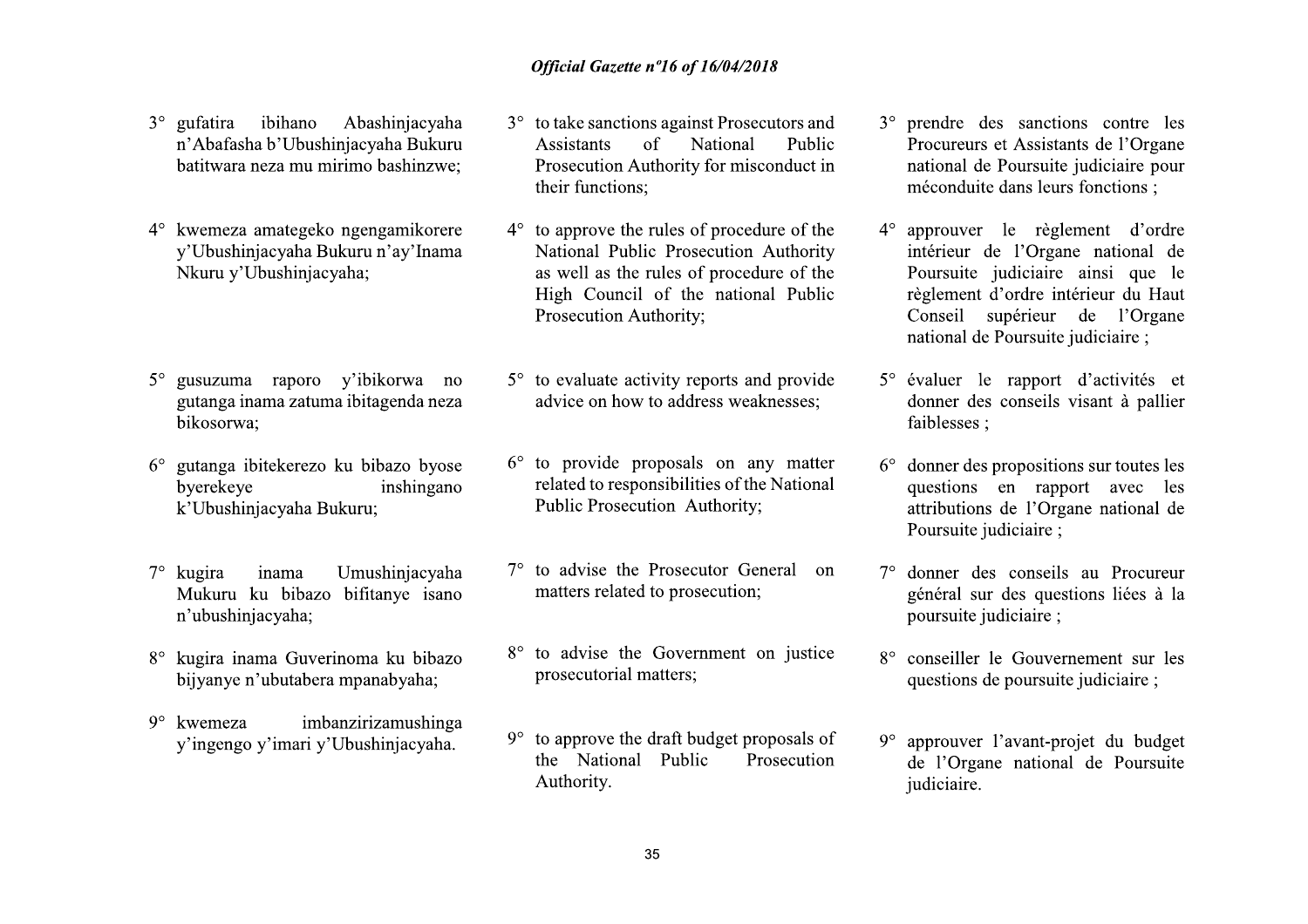|                                                                                | Official Gazette nº16 of 16/04/2018                                                                                          |                                                                                                                        |
|--------------------------------------------------------------------------------|------------------------------------------------------------------------------------------------------------------------------|------------------------------------------------------------------------------------------------------------------------|
| Akiciro ka 2: Biro                                                             | <b>Subsection 2: Bureau</b>                                                                                                  | <b>Sous-section 2: Bureau</b>                                                                                          |
| Ingingo ya 13: Abagize Biro                                                    | <b>Article 13: Composition of the Bureau</b>                                                                                 | <b>Article 13: Composition du Bureau</b>                                                                               |
| Nkuru y'Ubushinjacyaha<br>Biro y'Inama<br>igizwe na:                           | The Bureau of the High Council of the National<br>Public Prosecution Authority comprises:                                    | Le Bureau du Conseil supérieur de l'Organe<br>national de Poursuite judiciaire est composé :                           |
| 1° Minisitiri<br>ufite<br>ubutabera<br>mu<br>nshingano ze ari na we uyiyobora; | 1° the Minister in charge of justice who<br>serves as its Chairperson;                                                       | 1° du ministre ayant la justice dans ses<br>attributions et qui en est le président ;                                  |
| 2° Umushinjacyaha Mukuru ari na we<br>Visi-Perezida;                           | the Prosecutor General who serves as its<br>$2^{\circ}$<br>Deputy Chairperson;                                               | 2° du Procureur général qui en est le<br>Vice-président;                                                               |
| 3° Abaperezida ba za Komisiyo zihoraho.                                        | 3° Chairpersons<br>of<br>the<br>permanent<br>Committees.                                                                     | 3° des présidents des commissions<br>permanentes.                                                                      |
| Ingingo ya 14: Inshingano za Biro                                              | <b>Article 14: Responsibilities of the Bureau</b>                                                                            | <b>Article 14: Attributions du Bureau</b>                                                                              |
| Inshingano za Biro ni izi zikurikira:                                          | Responsibilities of the Bureau are:                                                                                          | Les attributions du Bureau sont les suivantes :                                                                        |
| gutegura inama z'Inama<br>Nkuru<br>$1^{\circ}$<br>y'Ubushinjacyaha;            | 1° to organize meetings of the High<br>Council of the National Public<br>Prosecution Authority;                              | 1° préparer les réunions du Conseil<br>supérieur de l'Organe national de<br>Poursuite Judiciaire;                      |
| 2° kwita ku migendekere myiza y'inama<br>z'Inama Nkuru y'Ubushinjacyaha;       | $2^{\circ}$ to ensure the smooth running of<br>meetings of the High Council of the<br>National Public Prosecution Authority; | 2° assurer le bon déroulement des<br>réunions du Conseil supérieur de<br>l'Organe national de Poursuite<br>judiciaire; |
|                                                                                |                                                                                                                              |                                                                                                                        |
|                                                                                |                                                                                                                              |                                                                                                                        |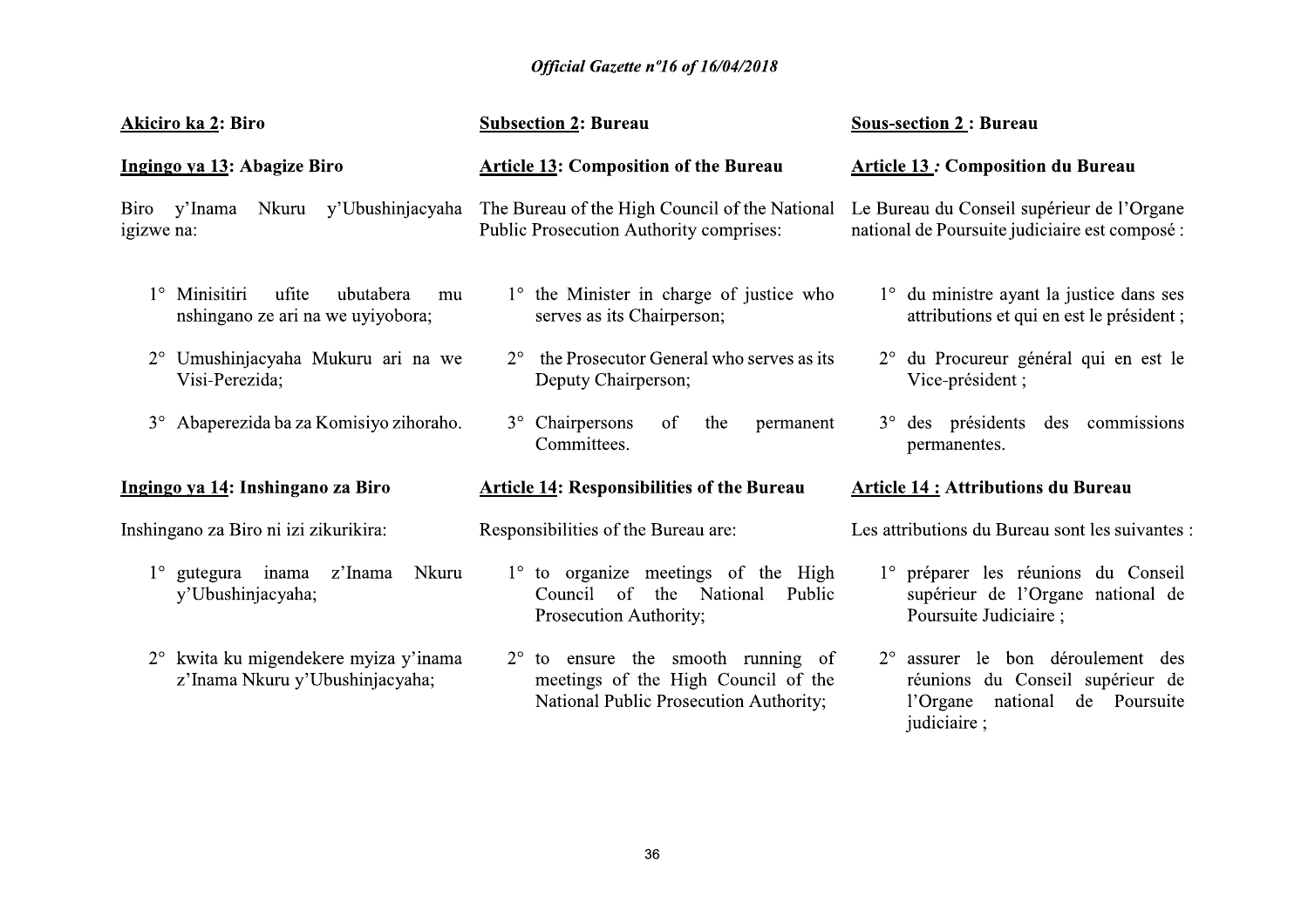- 3° gushyira muri za komisiyo abagize Inama Nkuru y'Ubushinjacyaha;
- 4° gukurikirana ishyirwa mu bikorwa ry'ibyemezo by'Inama Nkuru y'Ubushinjacyaha;
- 5° guharanira imikoranire myiza hagati y'Inama Nkuru y'Ubushinjacyaha n'izindi nzego z'Igihugu.

#### Akiciro ka 3: Komisiyo zihoraho

#### Ingingo ya 15: Komisiyo zihoraho

Komisiyo zihoraho eshatu (3):

- 1° Komisiyo ishinzwe imvitwarire y'Abashinjacyaha n'Abafasha b'Ubushinjacyaha Bukuru;
- 2° Komisiyo ishinzwe umwuga w'Abashinjacyaha n'Abafasha b'Ubushinjacyaha Bukuru;
- 3° to appoint members of Committees of the High Council of the National Public Prosecution Authority;
- $4^{\circ}$  to ensure the implementation of decisions of the High Council of the National Public Prosecution Authority;
- $5^\circ$  to promote collaborative relationships between the High Council of the National Public Prosecution Authority and other Government institutions.

#### **Subsection 3: Permanent Committees**

#### **Article 15: Permanent Committees**

Inama Nkuru y'Ubushinjacyaha igizwe na The High Council of the National Public Prosecution Authority comprises three (3) permanent Committees:

- 1° Committee in charge of discipline of Prosecutors and Assistants of the National Public Prosecution Authority;
- 2° Committee in charge of career Prosecutors and Assistants of the National Public Prosecution authority;
- 3° placer en Commissions les membres du Conseil supérieur de l'Organe national de Poursuite judiciaire :
- $4^{\circ}$  s'assurer de la mise en application des décisions du Conseil supérieur de l'Organe national de Poursuite iudiciaire:
- $5^\circ$  promouvoir les relations de collaboration entre le Conseil supérieur de l'Organe national de Poursuite judiciaire et les autres institutions de l'État.

#### **Sous-section 3: Commissions Permanentes**

#### **Article 15: Commissions Permanentes**

Le Conseil supérieur de l'Organe national de Poursuite judiciaire et composé de trois (3) Commissions permanentes :

- $1^\circ$  la Commission chargée de - la discipline des Procureurs et des Assistants de l'Organe national de Poursuite judiciaire ;
- 2° la Commission chargée de la carrière des Procureurs et des Assistants de l'Organe national de Poursuite judiciaire ;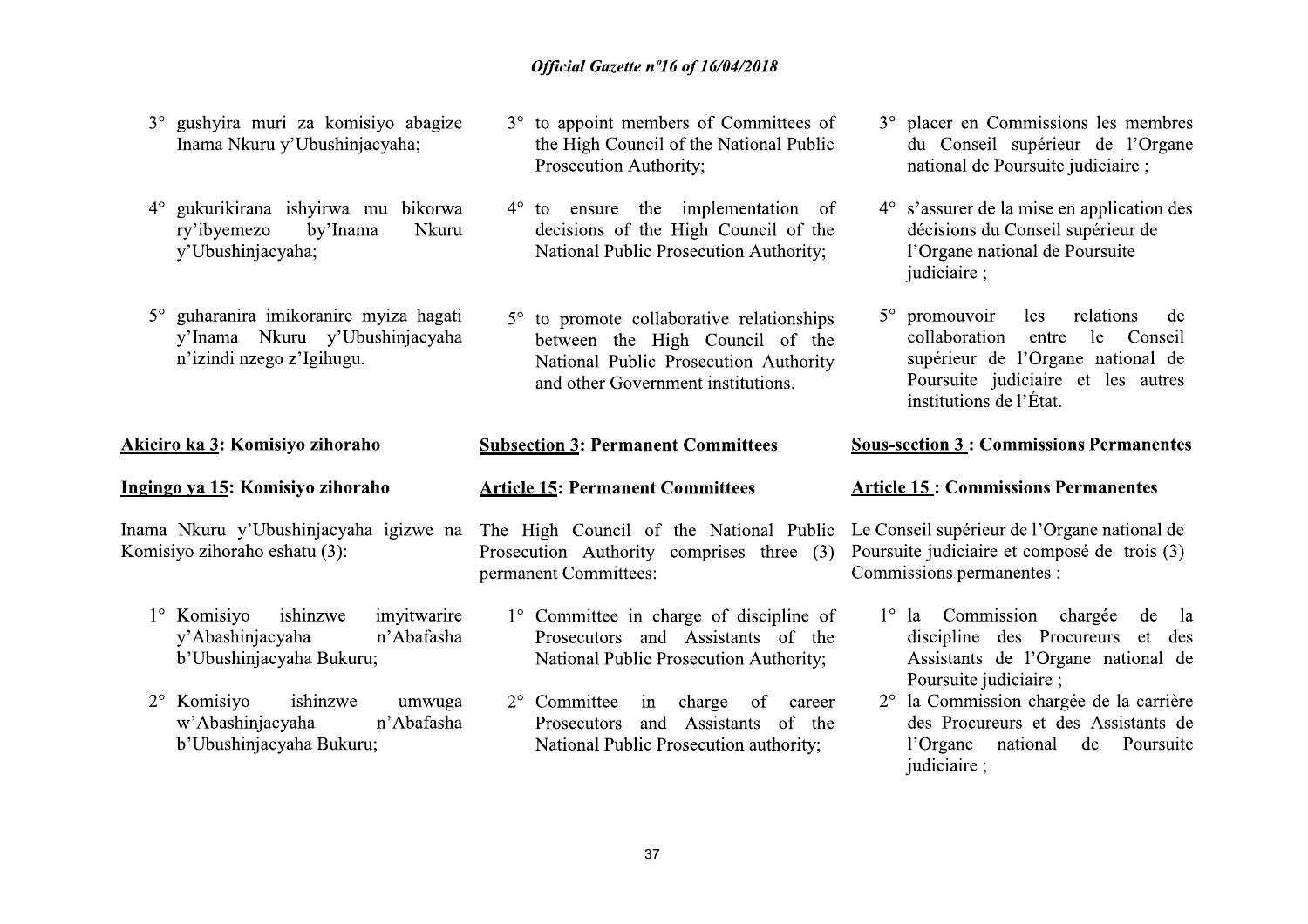| 3° Komisiyo<br>ishinzwe<br>imikorere<br>y'Ubushinjacyaha Bukuru.                                                                                   | 3° Committee for the functioning of the<br>National Public Prosecution Authority.                                                                                                                                                                         | $3^\circ$ la<br>Commission<br>chargée<br>du<br>fonctionnement de l'Organe national<br>de Poursuite judiciaire.                                                                                     |
|----------------------------------------------------------------------------------------------------------------------------------------------------|-----------------------------------------------------------------------------------------------------------------------------------------------------------------------------------------------------------------------------------------------------------|----------------------------------------------------------------------------------------------------------------------------------------------------------------------------------------------------|
| Inama Nkuru y'Ubushinjacyaha ishobora<br>gushyiraho komisiyo idasanzwe mu gihe<br>isanze ari ngombwa ikanagena inshingano<br>zayo n'igihe izamara. | The High Council of the National Public<br>Prosecution Authority may establish ad hoc<br>Committee, if deemed necessary and specify its<br>responsibilities and mandate.                                                                                  | Le Conseil supérieur de l'Organe national de<br>judiciaire<br>peut<br>Poursuite<br>créer<br>une<br>commission spéciale en cas de besoin et<br>déterminer ses attributions ainsi que son<br>mandat. |
| Inshingano n'imikorere bya Komisiyo zigize<br>Inama Nkuru y'Ubushinjacyaha bigenwa<br>n'amategeko ngengamikorere yayo.                             | Responsibilities<br>and functioning<br><sub>of</sub><br>the<br>Committees of the High Council of the National<br>Public Prosecution Authority are determined by<br>its internal rules and regulations.                                                    | Les attributions et le fonctionnement des<br>Commissions du Conseil supérieur de<br>l'Organe national de Poursuite judiciaire sont<br>déterminés par son règlement d'ordre<br>intérieur.           |
|                                                                                                                                                    |                                                                                                                                                                                                                                                           |                                                                                                                                                                                                    |
| Komisiyo zihoraho                                                                                                                                  | Ingingo ya 16: Itorwa ry'abayobozi ba Article 16: Election of heads of the<br>permanent Committees                                                                                                                                                        | Article 16 : Élection des dirigeants des<br><b>Commissions permanentes</b>                                                                                                                         |
| Perezida na ba Visi Perezida ba Komisiyo<br>zihoraho batorwa mu nama ya mbere y'Inama<br>Nkuru y'Ubushinjacyaha.                                   | Chairpersons and Deputy Chairpersons of Les Présidents et Vice- Présidents des<br>permanent Committees are elected in the first Commissions permanentes sont élus lors de<br>meeting of the High Council of the National<br>Public Prosecution Authority. | la première réunion du Conseil supérieur de<br>l'Organe national de Poursuite judiciaire.                                                                                                          |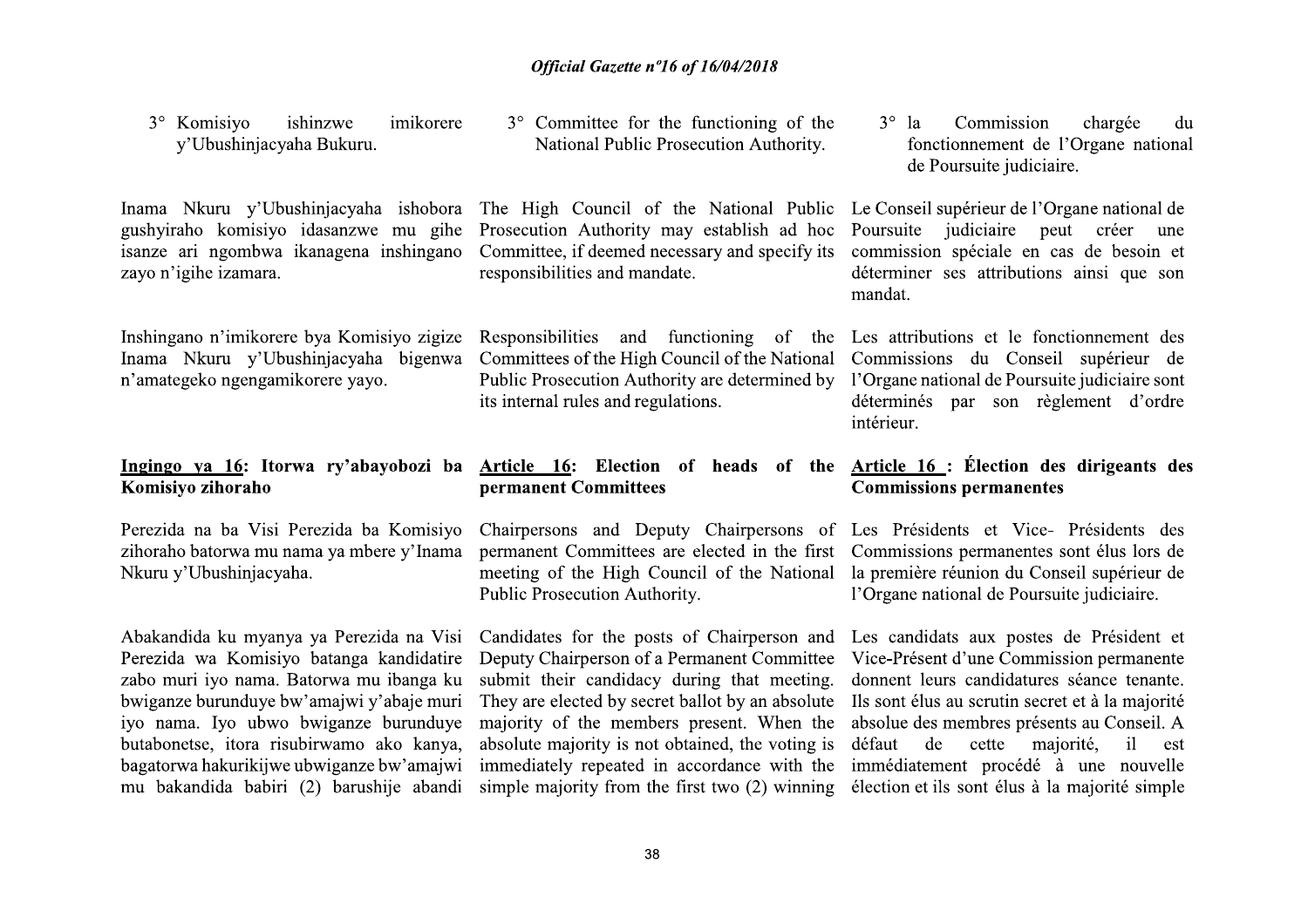| amajwi mu itora ryabanje. Iyo banganyije<br>amajwi hakoreshwa tombola kugira ngo<br>hamenyekane uwegukanye umwanya.                                                                                                                                                     | candidates of the first round of voting. In case<br>there is a tie vote, they draw lots to know the<br>winner.                                                                                                                                                                                                              | parmi les deux (2) premiers candidats ayant<br>obtenu plus de voix au premier tour du<br>scrutin. Dans le cas où il y a égalité des voix,<br>ils font le tirage au sort pour connaître le<br>gagnant.                                                                                                                                                |
|-------------------------------------------------------------------------------------------------------------------------------------------------------------------------------------------------------------------------------------------------------------------------|-----------------------------------------------------------------------------------------------------------------------------------------------------------------------------------------------------------------------------------------------------------------------------------------------------------------------------|------------------------------------------------------------------------------------------------------------------------------------------------------------------------------------------------------------------------------------------------------------------------------------------------------------------------------------------------------|
| Abagize<br>Komisiyo<br>bitoramo<br>kandi<br>Umwanditsi mu nama yayo ya mbere.                                                                                                                                                                                           | Members of the Commission elect among<br>themselves a Rapporteur during its first<br>meeting.                                                                                                                                                                                                                               | Les membres de la Commission élisent<br>parmi eux un Rapporteur lors de sa première<br>réunion.                                                                                                                                                                                                                                                      |
| <b>Icyiciro</b><br><u>3</u> :<br>Ubunyamabanga<br>cva<br>Nshingwabikorwa                                                                                                                                                                                                | <b>Section 3: Executive Secretariat</b>                                                                                                                                                                                                                                                                                     | <b>Section 3: Secrétariat Exécutif</b>                                                                                                                                                                                                                                                                                                               |
| Ingingo<br>17:<br>ya<br>Nshingwabikorwa                                                                                                                                                                                                                                 | Ubunyamabanga Article 17: Executive Secretariat                                                                                                                                                                                                                                                                             | <b>Article 17: Secrétariat Exécutif</b>                                                                                                                                                                                                                                                                                                              |
| Ubunyamabanga<br>Nshingwabikorwa<br>bw'Inama<br>Nkuru<br>y'Ubushinjacyaha<br>bushinzwe imirimo ya buri munsi y'Inama<br>Nkuru y'Ubushinjacyaha kandi buyoborwa<br>n'Umunyamabanga<br>Nshingwabikorwa<br>ushyirwaho n'Iteka rya Minisitiri w'Intebe<br>nyuma y'ipiganwa. | The Executive Secretariat of the High Council<br>of the National Public Prosecution Authority is<br>responsible for the day to day activities of the<br>High Council of the National Public<br>Prosecution Authority and is headed by an<br>Executive Secretary appointed by a Prime<br>Minister's Order after competition. | Le Secrétariat Exécutif du Conseil supérieur<br>de l'Organe national de Poursuite judiciaire<br>est chargé de la gestion journalière des<br>activités du Conseil supérieur de l'Organe<br>national de Poursuite judiciaire, et est placé<br>sous la responsabilité du Secrétaire Exécutif<br>nommé par arrêté du Premier ministre après<br>concours. |
| Mu<br>mirimo<br>Umunyamabanga<br>ye<br>Nshingwabikorwa agengwa na sitati rusange<br>igenga abakozi ba Leta.                                                                                                                                                             | In his/her duties, the Executive Secretary is<br>governed by the General Statutes for Public<br>Service.                                                                                                                                                                                                                    | Dans ses attributions, le Secrétaire Exécutif<br>est régi par le statut général de la fonction<br>publique.                                                                                                                                                                                                                                          |
| Igihe bibaye ngombwa, abandi bakozi<br>Nshingwabikorwa<br>b'Ubunyamabanga                                                                                                                                                                                               | Other staff members of the Executive Secretariat<br>are appointed in accordance with the law.                                                                                                                                                                                                                               | En cas de besoin, d'autres membres du<br>du Secrétariat Exécutif sont<br>personnel<br>nommés conformément à la loi.                                                                                                                                                                                                                                  |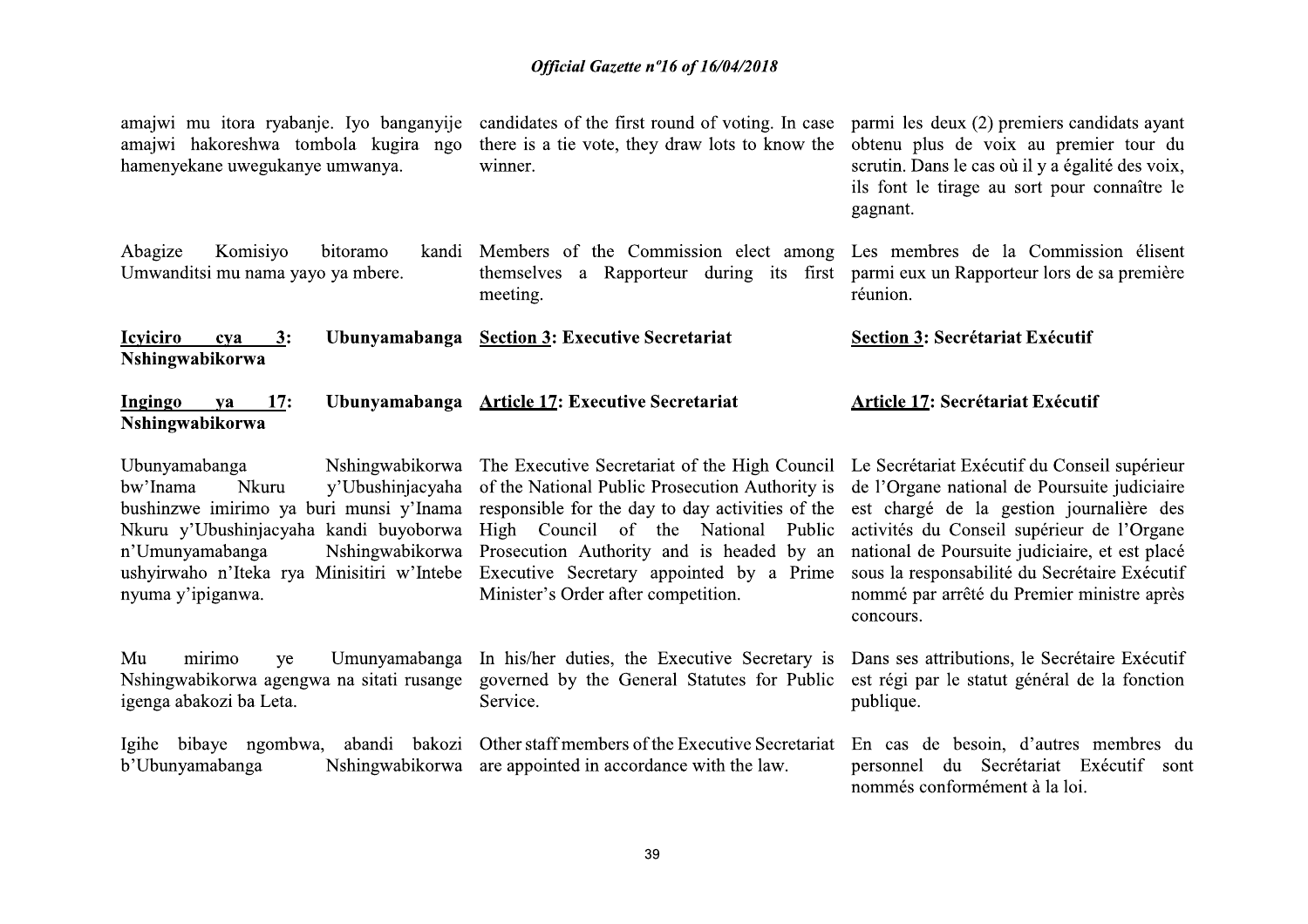bashvirwaho hakuriiwe ibiteganywa n'amategeko.

Nkuru y'Ubushinjacyaha;

#### **Ingingo**  $18:$ Inshingano Article 18: Duties of the Executive Secretary **va** z'Umunyamabanga Nshingwabikorwa

#### Umunyamabanga Nshingwabikorwa afite The Executive Secretary has the following Le Secrétaire Exécutif a les attributions inshingano zikurikira: duties: suivantes : 1° kuba umwanditsi w'Inama Nkuru  $1^{\circ}$  to serve as the Rapporteur of the High 1° être rapporteur du Conseil supérieur v'Ubushiniacvaha n'uwa Biro: Council of the National Public de l'Organe national de Poursuite Prosecution Authority and the Bureau; judiciaire et du Bureau ; 2° kwakira no gusuzuma inyandiko  $2^{\circ}$  to receive and examine applications of  $2^{\circ}$  recevoir et examiner les dossiers des z'Abashinjacyaha n'Abafasha Prosecutors and Assistants to National Officiers de Poursuite judiciaire et b'Ubushinjacyaha Public Prosecution Authority running des Assistants de l'Organe national **Bukuru** biyamamariza kujya mu Nama Nkuru for seats in the High Council of the de Poursuite judiciaire qui présentent v'Ubushinjacyaha; National Public Prosecution Authority: leurs candidatures pour être membres du Conseil supérieur de l'Organe national de Poursuite judiciaire; 3° to receive and examine applications for 3° kwakira no gusuzuma inyandiko 3° recevoir et examiner les dossiers des the posts of Prosecutors and Assistants z'abasaba akazi k'ubushinjacyaha candidats aux postes d'Officier de to the National Public Prosecution b'Ubushinjacyaha Poursuite judiciaire et d'Assistant de n'abafasha Authority; l'Organe national de Poursuite Bukuru: judiciaire: to determine modalities for the uburyo amarushanwa  $4^\circ$ 4<sup>°</sup> déterminer  $4^{\circ}$  gutegura modalités les. organization of staff recruitment; akorwa mu itangwa ry'akazi; d'organisation du recrutement du personnel: 5° to prepare documents to be considered gutegura amadosiye azigwa n'Inama  $5^\circ$

5° préparer les dossiers devant être examinés par le Conseil supérieur de

Article 18: Attributions du Secrétaire

Exécutif

by the High Council of the National

public Prosecution Authority;

40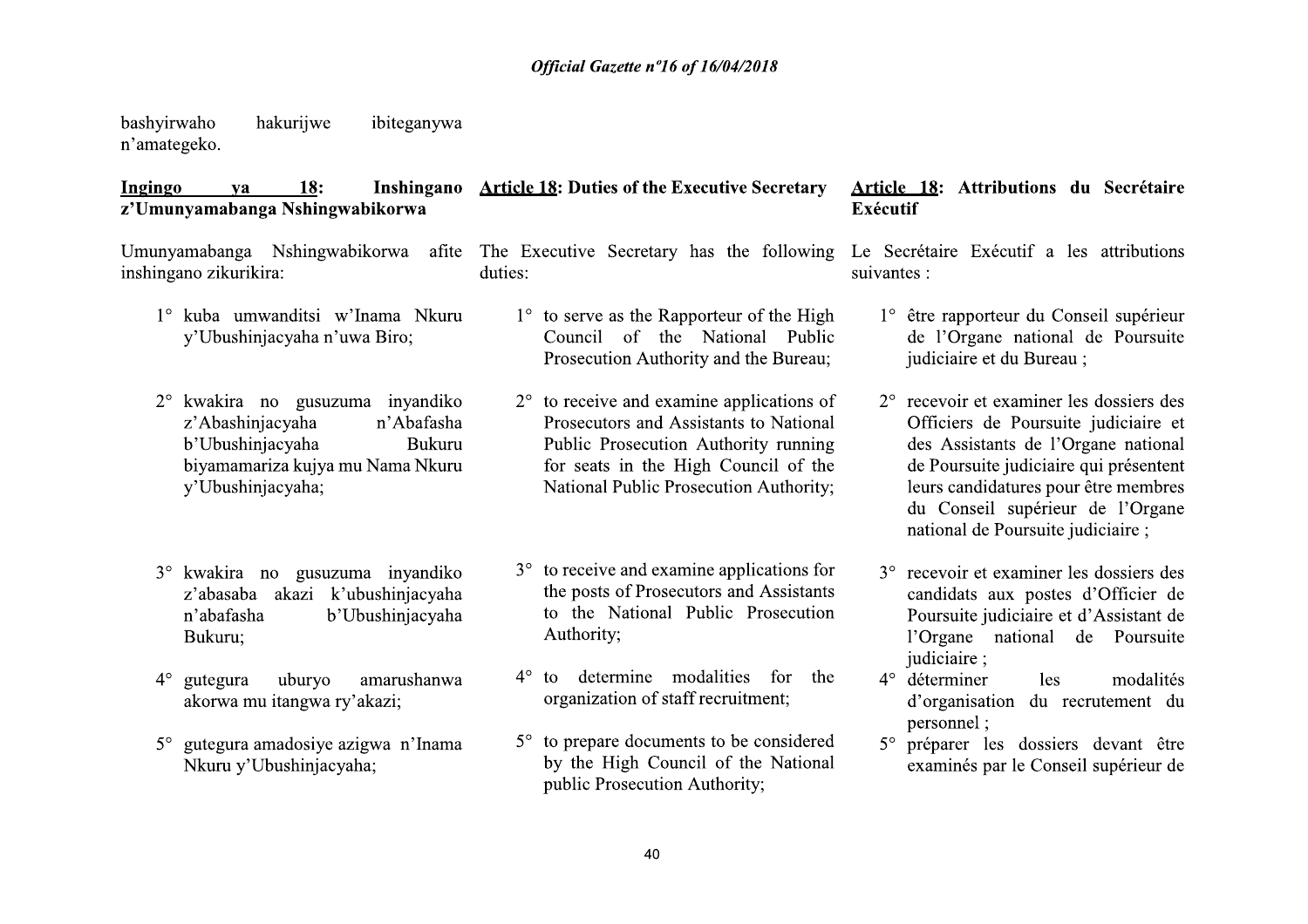$6^{\circ}$  to prepare and send meeting notices to

7° to notify decisions of the High Council

8° to perform other duties as may be

Authority to concerned persons;

members of the High Council of the

National Public Prosecution Authority;

of the National Public Prosecution

assigned by the High Council of the

National Public Prosecution Authority.

 $6^{\circ}$  gutegura no kohereza inyandiko

7° kumenyesha ibyemezo by'Inama

8° gukora indi mirimo yashingwa

n'Inama Nkuru y'Ubushinjacyaha.

Nkuru y'Ubushinjacyaha abo bireba;

y'Ubushinjacyaha;

zitumira abagize Inama Nkuru

l'Organe national de Poursuite judiciaire;

- $6^\circ$  préparer et envoyer les invitations à la réunion aux membres du Conseil supérieur de l'Organe national de Poursuite judiciaire ;
- 7° notifier les décisions du Conseil supérieur de l'Organe national de Poursuite Judiciaire aux personnes concernées :
- 8° accomplir d'autres tâches lui assignées par le Conseil supérieur de l'Organe national de Poursuite judiciaire.

| <b>UBUBASHA</b><br>III:<br><b>WA</b><br><b>UMUTWE</b><br>BY'INAMA<br><b>NKURU</b><br><b>N'IMIKORERE</b><br>Y'UBUSHINJACYAHA | <b>CHAPTER</b><br>Ш:<br><b>POWERS</b><br><b>AND</b><br><b>FUNCTIONING OF THE HIGH COUNCIL</b><br><b>NATIONAL</b><br>OF<br><b>PUBLIC</b><br>THE<br>PROSECUTION AUTHORITY | <b>CHAPITRE III : COMPÉTENCE ET</b><br>FONCTIONNEMENT DU CONSEIL<br><b>SUPÉRIEUR</b><br><b>L'ORGANE</b><br>DE<br><b>POURSUITE</b><br>DE<br><b>NATIONAL</b><br><b>JUDICIAIRE</b> |
|-----------------------------------------------------------------------------------------------------------------------------|-------------------------------------------------------------------------------------------------------------------------------------------------------------------------|---------------------------------------------------------------------------------------------------------------------------------------------------------------------------------|
| Icyiciro cya mbere: Ububasha bw'Inama<br>Nkuru y'Ubushinjacyaha                                                             | <b>Section One: Powers of the High Council of</b><br>the National Public Prosecution Authority                                                                          | Section première : Compétences du<br>Conseil supérieur de l'Organe national de<br>Poursuite judiciaire                                                                          |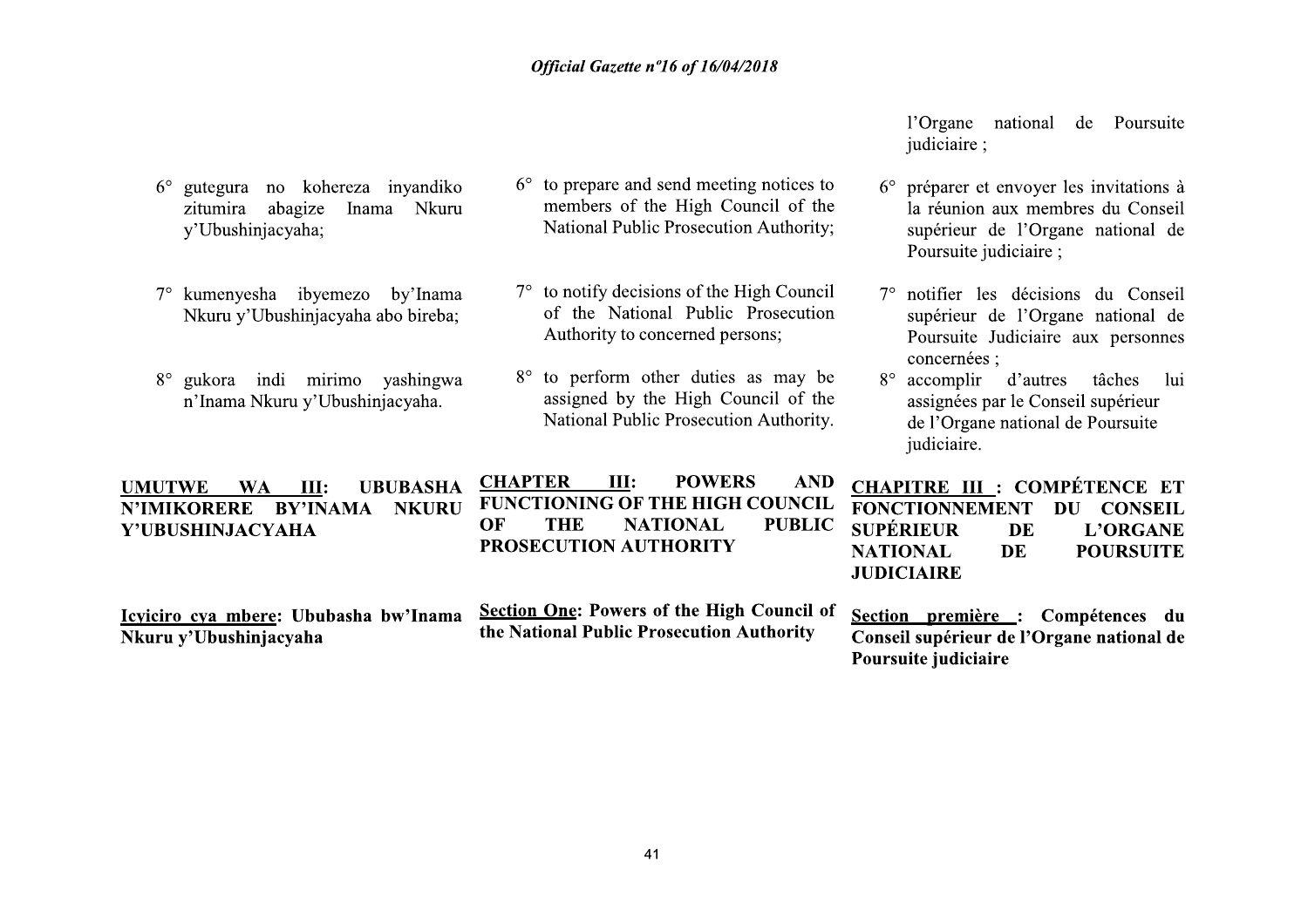| Ingingo ya 19: Ububasha bw'Inama Nkuru<br>y'Ubushinjacyaha                                                                                                                                                                                                                                                      | <b>Article 19: Powers of the High Council of the</b><br><b>National Public Prosecution Authority</b>                                                                                                                                                                                                                                                                                   | Article 19 : Compétence du Conseil<br>Supérieur de l'Organe<br>national de<br>Poursuite judiciaire                                                                                                                                                                                                                                                                                                 |
|-----------------------------------------------------------------------------------------------------------------------------------------------------------------------------------------------------------------------------------------------------------------------------------------------------------------|----------------------------------------------------------------------------------------------------------------------------------------------------------------------------------------------------------------------------------------------------------------------------------------------------------------------------------------------------------------------------------------|----------------------------------------------------------------------------------------------------------------------------------------------------------------------------------------------------------------------------------------------------------------------------------------------------------------------------------------------------------------------------------------------------|
| y'Ubushinjacyaha<br>Nkuru<br>Inama<br>ifite<br>ububasha bukurikira:                                                                                                                                                                                                                                             | The High Council of the National Public Le Conseil supérieur de l'Organe national de<br>following<br>Prosecution<br>Authority<br>has<br>the<br>powers:                                                                                                                                                                                                                                 | Poursuite judiciaire a les compétences<br>suivantes :                                                                                                                                                                                                                                                                                                                                              |
| 1° kwiga ku bibazo byerekeye imikorere<br>y'Ubushinjacyaha Bukuru;                                                                                                                                                                                                                                              | $1^\circ$ to examine matters relating to the<br>functioning of the National Public<br>Prosecution Authority;                                                                                                                                                                                                                                                                           | 1° étudier les questions relatives au<br>fonctionnement de l'Organe national<br>de Poursuite judiciaire;                                                                                                                                                                                                                                                                                           |
| gutanga inama, ibyibwirije cyangwa<br>$2^{\circ}$<br>ibisabwe, ku bibazo byose byerekeye<br>imikorere y'ubutabera mpanabyaha;                                                                                                                                                                                   | to provide advice, either on its own<br>$2^{\circ}$<br>initiative or upon request, on all matters<br>pertaining to the functioning of the<br>criminal justice system;                                                                                                                                                                                                                  | $2^{\circ}$ donner, de sa propre initiative ou sur<br>demande, des avis sur toute question<br>en rapport avec le fonctionnement du<br>système de justice pénale;                                                                                                                                                                                                                                   |
| $3^\circ$<br>gufata<br>ibyemezo<br>ku<br>bijyanye<br>w'Ubushinjacyaha<br>n'umwuga<br>y'Abashinjacyaha,<br>n'imyitwarire<br>Abafasha b'Ubushinjacyaha Bukuru<br>n'abakozi bo mu Bushinjacyaha<br>Bukuru bari mu bubasha bwayo,<br>Umushinjacyaha<br>Mukuru<br>uretse<br>n'Umushinjacyaha<br>Mukuru<br>Wungirije; | $3^{\circ}$ to make decisions relating to the<br>exercise of the prosecution function and<br>the conduct of Prosecutors, Assistants to<br>Public<br>Prosecution<br>National<br>the<br>Authority and personnel of the National<br>Public Prosecution Authority falling<br>within its jurisdiction with the exception<br>of the Prosecutor General and the<br>Deputy Prosecutor General; | 3° prendre des décisions en rapport avec<br>l'exercice des fonctions de poursuite<br>Judiciaire et la conduite des Officiers<br>de Poursuite judiciaire, des Assistants<br>de l'Organe national de Poursuite<br>judiciaire et du personnel de l'Organe<br>national de Poursuite judiciaire<br>relevant de sa compétence à<br>l'exception du Procureur général et<br>du Procureur général adjoint ; |
| kandidatire<br>$4^{\circ}$<br>kuri<br>gutanga inama<br>y'Umushinjacyaha<br>Mukuru<br>n'Umushinjacyaha mukuru Wungirije.                                                                                                                                                                                         | $4^{\circ}$ to provide advice on the candidacy of<br>the Prosecutor General and Deputy<br>Prosecutor General.                                                                                                                                                                                                                                                                          | 4° donner des conseils sur la candidature<br>du Procureur général et du Procureur<br>général adjoint.                                                                                                                                                                                                                                                                                              |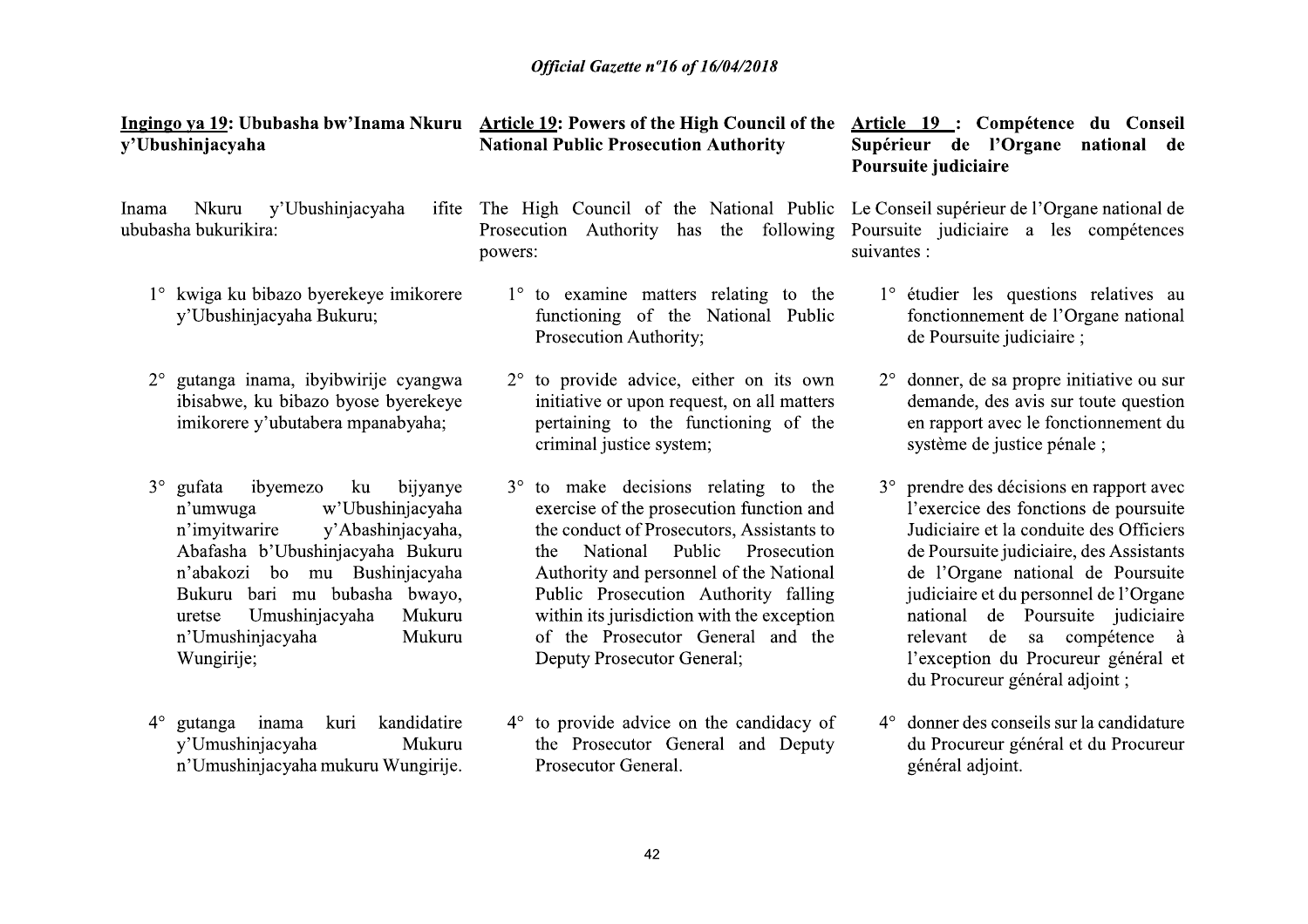| Icyiciro cya 2: Imikorere y'Inama Nkuru<br>y'Ubushinjacyaha                                                                                                                             | <b>Section 2: Functioning of the High Council of</b><br>the National Public Prosecution Authority                                                                                                                                                                                                               | Section 2 : Fonctionnement du Conseil<br>supérieur<br>de l'Organe<br>national<br>de<br>Poursuite judiciaire                                                                                                 |
|-----------------------------------------------------------------------------------------------------------------------------------------------------------------------------------------|-----------------------------------------------------------------------------------------------------------------------------------------------------------------------------------------------------------------------------------------------------------------------------------------------------------------|-------------------------------------------------------------------------------------------------------------------------------------------------------------------------------------------------------------|
| Ingingo ya 20: Itumira n'iterana ry'inama<br>z'Inama Nkuru y'Ubushinjacyaha                                                                                                             | <b>Article 20: Convening and holding meetings</b><br>of the High Council of the National Public<br><b>Prosecution Authority</b>                                                                                                                                                                                 | Article 20: Convocation et tenue des<br>réunions du Conseil supérieur de l'Organe<br>national de Poursuite judiciaire                                                                                       |
| Inama y'Inama Nkuru y'Ubushinjacyaha<br>itumizwa kandi ikayoborwa na Perezida<br>wayo, yaba adahari agasimburwa na Visi-<br>Perezida.                                                   | A meeting of the High Council of the National<br>Public Prosecution Authority is convened and<br>presided over by its Chairperson and in his/her<br>absence, by the Deputy Chairperson.                                                                                                                         | La réunion du Conseil supérieur de l'Organe<br>de<br>Poursuite<br>judiciaire<br>national<br>est<br>convoquée et présidée par son Président, en<br>cas d'empêchement ou d'absence, par le<br>Vice-Président. |
| ibiri<br>y'Ubushinjacyaha,<br>ku<br>igaragaza<br>murongo w'ibyigwa, isaha y'inama n'aho<br>izabera, kandi yohererezwa abagize iyo nama<br>iminsi cumi n'itanu (15) mbere y'uko iterana. | Inyandiko itumira abagize Inama Nkuru The invitation letter addressed to members of La convocation indiquant l'ordre du jour,<br>the High Council of the National Public<br>Prosecution Authority specifies the agenda,<br>time and venue and is sent to its members fifteen<br>$(15)$ days before the meeting. | l'heure et le lieu de la réunion du Conseil<br>supérieur de l'Organe national de Poursuite<br>judiciaire est adressée aux membres quinze<br>(15) jours avant la tenue de la réunion.                        |
| Abagize Inama Nkuru y'Ubushinjacyaha<br>ntibemerewe guhagararirwa mu nama zayo.                                                                                                         | Members of the High Council of the National<br>Public Prosecution Authority are not authorized<br>to be represented in its meetings.                                                                                                                                                                            | Les membres du Conseil supérieur de<br>l'Organe national de Poursuite judiciaire ne<br>sont pas autorisés à se faire représenter dans<br>ses réunions.                                                      |
| Inama Nkuru y'Ubushinjacyaha iterana mu<br>nama isanzwe rimwe mu gihembwe iyo hari<br>nibura bibiri bya gatatu (2/3) by'abayigize.                                                      | The High Council of the National Public<br>Prosecution Authority holds its ordinary<br>meeting once a quarter if at least two thirds $(2/3)$<br>of its members are present.                                                                                                                                     | Le Conseil supérieur de l'Organe national de<br>Poursuite judiciaire se tient une fois par<br>trimestre si au moins les deux tiers $(2/3)$ de<br>ses membres sont présents.                                 |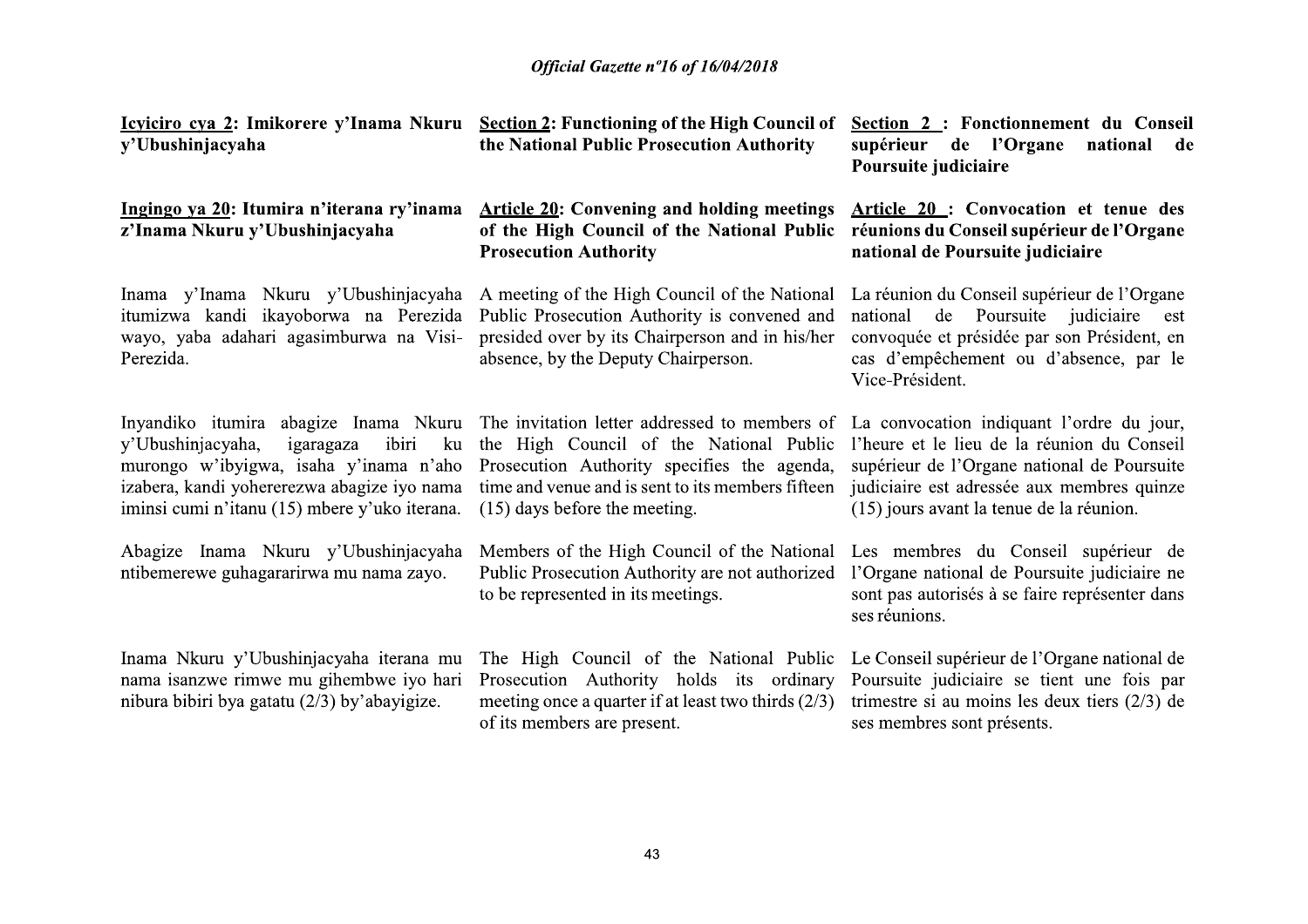hatitawe ku mubare w'abavigize bahari.

Perezida wayo cyangwa se bisabwe nibura na kimwe cya gatatu  $(1/3)$  cy'abayigize. Icyo gihe isuzuma gusa ibiteganvijwe ku murongo w'ibyigwa, kandi igihe cyo gutumiza inama kivugwa mu gika cya kabiri (2) cy'iyi ngingo gishobora kutubahirizwa.

#### Ingingo ya 21: Ifatwa ry'ibyemezo

y'Ubushinjacyaha **Nkuru Inama** ifata bwumvikane ibyemezo  $k$ u busesuye, bitashoboka. ibvemezo bigafatwa ku bwiganze burunduye bw'amajwi y'abahari. Icyakora, icyemezo cyo gukura ku murimo Umushinjacyaha gifatwa ku bwiganze bwa bibiri bya gatatu (2/3) by'amajwi y'abahari hakoreshejwe itora rikozwe mu ibanga.

bishyirwaho umukono na n'Umwanditsi bayo bigahita bishyirwa mu bikorwa, keretse iyo hari urundi rwego rugomba kubifataho umwanzuro. Icyakora,

umubare wa ngombwa ntuboneke iterana second time, it takes place regardless of its members present.

Inama Nkuru y'Ubushinjacyaha ishobora The High Council of the National Public En cas kandi guterana mu nama idasanzwe, igihe Prosecution Authority may also hold an cyose bibaye ngombwa, biturutse kuri extraordinary session, whenever necessary, either on the Chairperson's initiative or upon request by at least one third  $(1/3)$  of its members. In that case, it only considers items on the agenda and the deadline for invitation to the meeting provided under Paragraph 2 of this Article may not apply.

#### **Article 21: Making decisions**

Prosecution Authority takes decisions by l'Organe national de Poursuite judiciaire sont consensus; otherwise, the decisions are taken by an absolute majority of the members present. However, a decision to remove a Prosecutor from office is taken by a majority vote of two thirds  $(2/3)$  of the members present through secret ballot.

Ibyemezo by'Inama Nkuru y'Ubushinjacyaha The decisions of the High Council of the Les décisions du Conseil supérieur de Perezida National Public Prosecution Authority are signed by its Chairperson and the Rapporteur and are immediately implemented unless they are subject to the approval by another authority. exécutoires si elles ne sont pas subordonnées

Icyakora, iyo inama itumijwe ubwa kabiri However, when a meeting is convened for the Toutefois, lorsque la réunion est convoquée pour la deuxième fois, elle se tient sans considération du nombre de ses membres présents.

> de nécessité. une réunion extraordinaire du Conseil supérieur de l'Organe national de Poursuite judiciaire peut également se tenir, soit à l'initiative du Président, soit à la demande d'au moins un tiers  $(1/3)$  de ses membres. Dans ce cas, elle n'examine que les points inscrits à l'ordre du jour et les délais prévus à l'alinéa 2 du présent article pour l'invitation à la réunion peuvent ne pas être applicables.

#### Article 21 : Prise de décisions

The High Council of the National Public Les décisions du Conseil supérieur de prises par consensus et à défaut à la majorité absolue des voix des membres présents. Toutefois, la révocation d'un Officier de Poursuite judiciaire est décidée à la majorité des deux tiers  $(2/3)$  de voix des membres présents par un vote secret.

> l'Organe national de Poursuite judiciaire sont signées par son Président et par son Rapporteur et sont immédiatement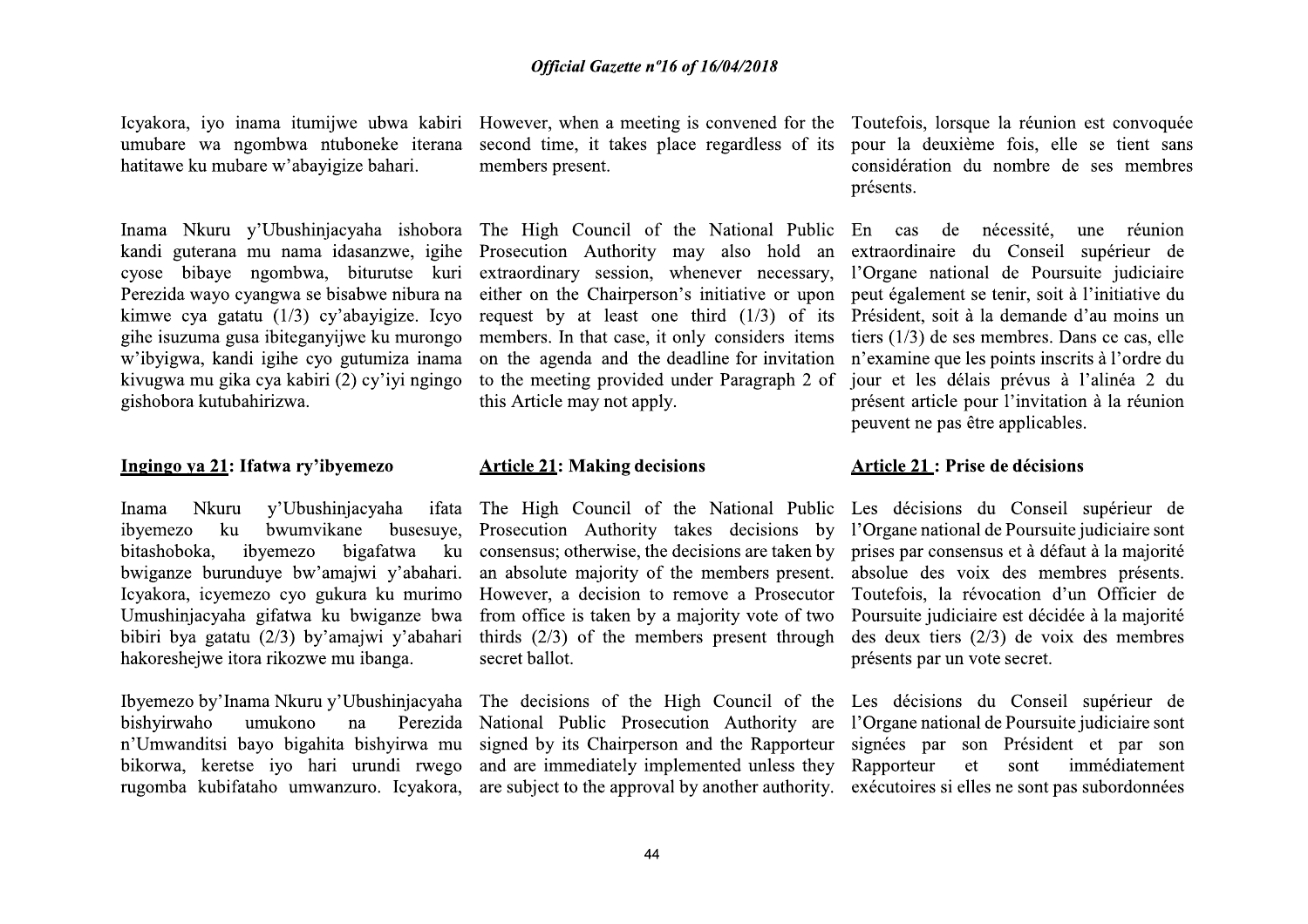ibyo byemezo bigomba kumenyeshwa uwo byafatiwe.

#### Ingingo ya 22: Inyandikomvugo

Inama v'Inama Nkuru y'Ubushinjacyaha ikorerwa inyandikomvugo, igashyirwaho umukono na Perezida n'Umwanditsi bayo.

Inyandikomvugo yohererezwa abagize Inama Nkuru y'Ubushinjacyaha mu gihe cy'iminsi mirongo itatu (30) ibarwa uhereye ku munsi inama vabereveho.

#### Ingingo  $23:$ Kugira va ry'ibyavugiwe mu nama

Abagize Inama Nkuru y'Ubushinjacyaha Members of the High Council of the National Les membres du Conseil supérieur de bagomba kugira ibanga yayo mirimo ndetse na nyuma yaho.

Umuntu wese umena ibanga ry'ibyayugiwe Any person who discloses the secret on matters ahanwa hakurikiiwe ibiteganywa n'amategeko.

kubanza However, these decisions must first be notified à l'approbation d'une autre to the concerned party.

#### **Article 22: Minutes**

The meeting of the High Council of the National Public Prosecution Authority is recorded in minutes which are signed by its Chairperson and the Rapporteur.

Such minutes are submitted to all members of Procès-verbaux sont transmis à tous les the High Council of the National Public Prosecution Authority within thirty (30) days from the date the meeting was held.

#### ibanga Article 23: Professional secrecy

n'abandi bose bakurikiranye imirimo y'inama Public Prosecution Authority and any other person attending its meetings are bound to the ry'ibyayivugiwemo, mu gihe bakiri muri iyo secrecy of matters discussed once in service and after the term of their office.

mu nama y'Inama Nkuru y'Ubushinjacyaha discussed in the meeting of the High Council of the National Public Prosecution Authority is punished in accordance with the law.

autorité. Toutefois, ces décisions doivent être préalablement notifiées au concerné.

#### **Article 22: Procès-verbaux**

Les réunions du Conseil supérieur de l'Organe national de Poursuite judiciaire font l'objet de procès-verbaux signés par le Président et le Rapporteur.

membres du Conseil supérieur de l'Organe national de Poursuite judiciaire endéans trente (30) jours de la tenue de la réunion.

## **Article 23: Secret professionnel**

l'Organe national de Poursuite judiciaire ainsi que toutes les autres personnes qui assistent à ses réunions, sont tenus au secret des affaires discutées une fois en service et après le mandat de leurs fonctions.

Toute autre personne qui divulgue le secret de ce qui a été discuté dans la réunion du Conseil supérieur de l'Organe national de Poursuite judiciaire est punie conformément à la loi.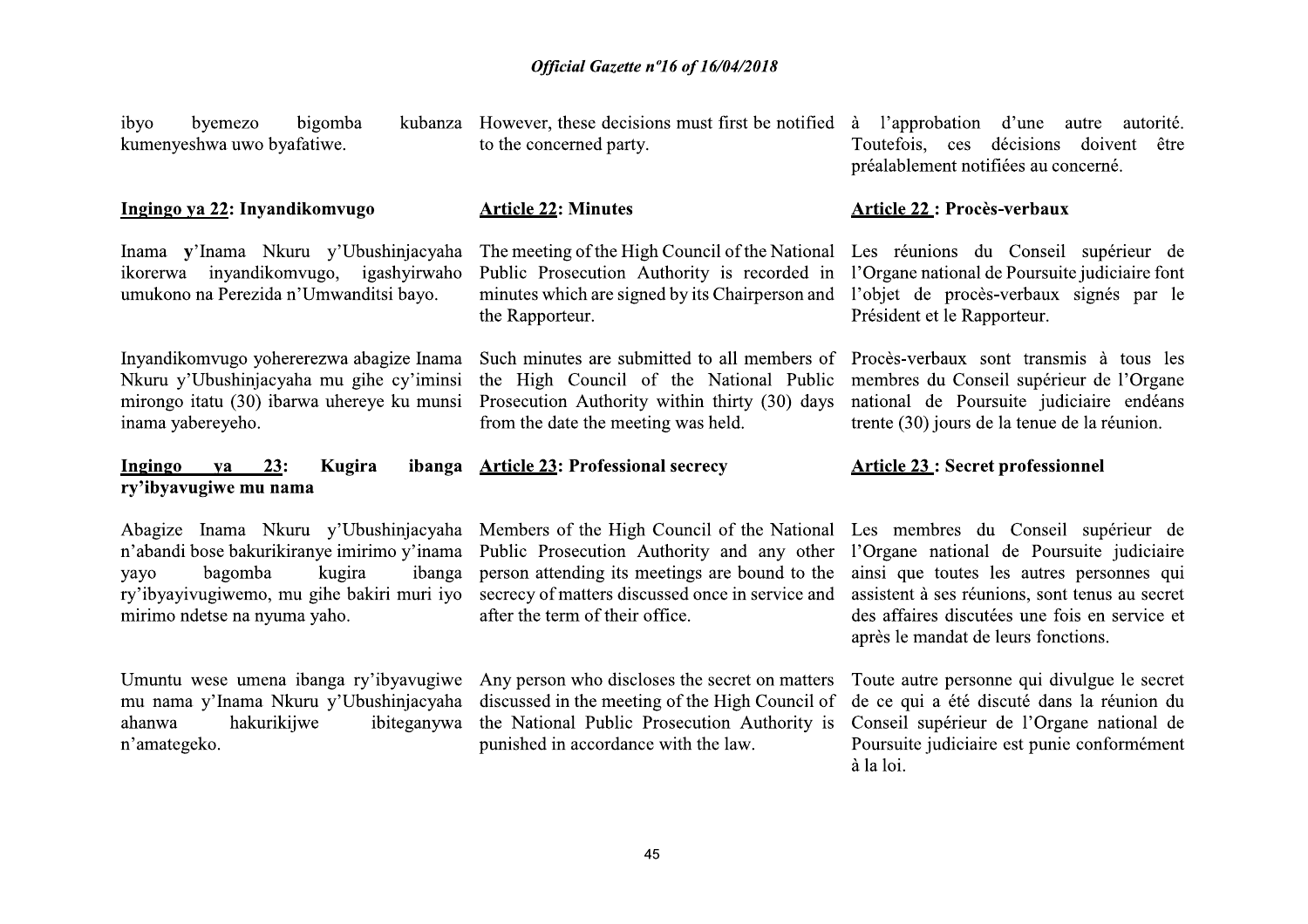| Ingingo ya 24: Amafaranga agenewe<br>imirimo y'Inama Nkuru y'Ubushinjacyaha                                           | Article 24: Funds allocated to functioning of Article 24 :<br>the High Council of the National Public fonctionnement du Conseil supérieur de<br><b>Prosecution Authority</b>                                                                                                                                                                                            | <b>Fonds</b><br>alloués<br>au<br>l'Organe national de Poursuite judiciaire                                                                                                                                        |
|-----------------------------------------------------------------------------------------------------------------------|-------------------------------------------------------------------------------------------------------------------------------------------------------------------------------------------------------------------------------------------------------------------------------------------------------------------------------------------------------------------------|-------------------------------------------------------------------------------------------------------------------------------------------------------------------------------------------------------------------|
| Amafaranga agenewe imirimo y'Inama Nkuru<br>y'Ubushinjacyaha ateganywa mu ngengo<br>y'imari y'Ubushinjacyaha Bukuru.  | The funds budgeted for the functioning of the Les fonds destinés au fonctionnement du<br>High Council of the National Public Conseil supérieur de l'Organe national de<br>Prosecution Authority are included in the Poursuite judiciaire sont prévus au budget de<br>budget of the National Public Prosecution l'Organe national de Poursuite judiciaire.<br>Authority. |                                                                                                                                                                                                                   |
| Ingingo ya 25: Ibigenerwa abitabiriye Article 25: Sitting allowance<br>inama                                          |                                                                                                                                                                                                                                                                                                                                                                         | Article 25 : Jetons de présence                                                                                                                                                                                   |
| Iteka rya Perezida rigena ibigenerwa abagize<br>Inama Nkuru y'Ubushinjacyaha bitabiriye<br>inama zayo n'iza Komisiyo. | A Presidential Order determines the sitting<br>allowances for members of the High Council of<br>the National Public Prosecution Authority<br>present in its meetings and those of its<br>committees.                                                                                                                                                                    | Un arrêté présidentiel détermine les jetons de<br>présence alloués aux membres du Conseil<br>supérieur de l'Organe national de Poursuite<br>judiciaire présents à ses réunions et à celles<br>de ses commissions. |
| <b>UMUTWE WA IV: INGINGO ZISOZA</b>                                                                                   | <b>CHAPTER IV: FINAL PROVISIONS</b>                                                                                                                                                                                                                                                                                                                                     | <b>DISPOSITIONS</b><br><b>CHAPITRE</b><br>IV:<br><b>FINALES</b>                                                                                                                                                   |
| Ingingo ya 26: Itegurwa,<br>n'itorwa by'iri tegeko                                                                    | isuzumwa Article 26: Drafting, consideration and<br>adoption of this Law                                                                                                                                                                                                                                                                                                | <b>Article 26: Initiation, examen et adoption</b><br>de la présente loi                                                                                                                                           |
| ritorwa mu rurimi rw'Ikinyarwanda.                                                                                    | Iri tegeko ryateguwe, risuzumwa kandi This Law was drafted, considered and adopted<br>in Ikinyarwanda.                                                                                                                                                                                                                                                                  | La présente loi a été initiée, examinée et<br>adoptée en Ikinyarwanda.                                                                                                                                            |